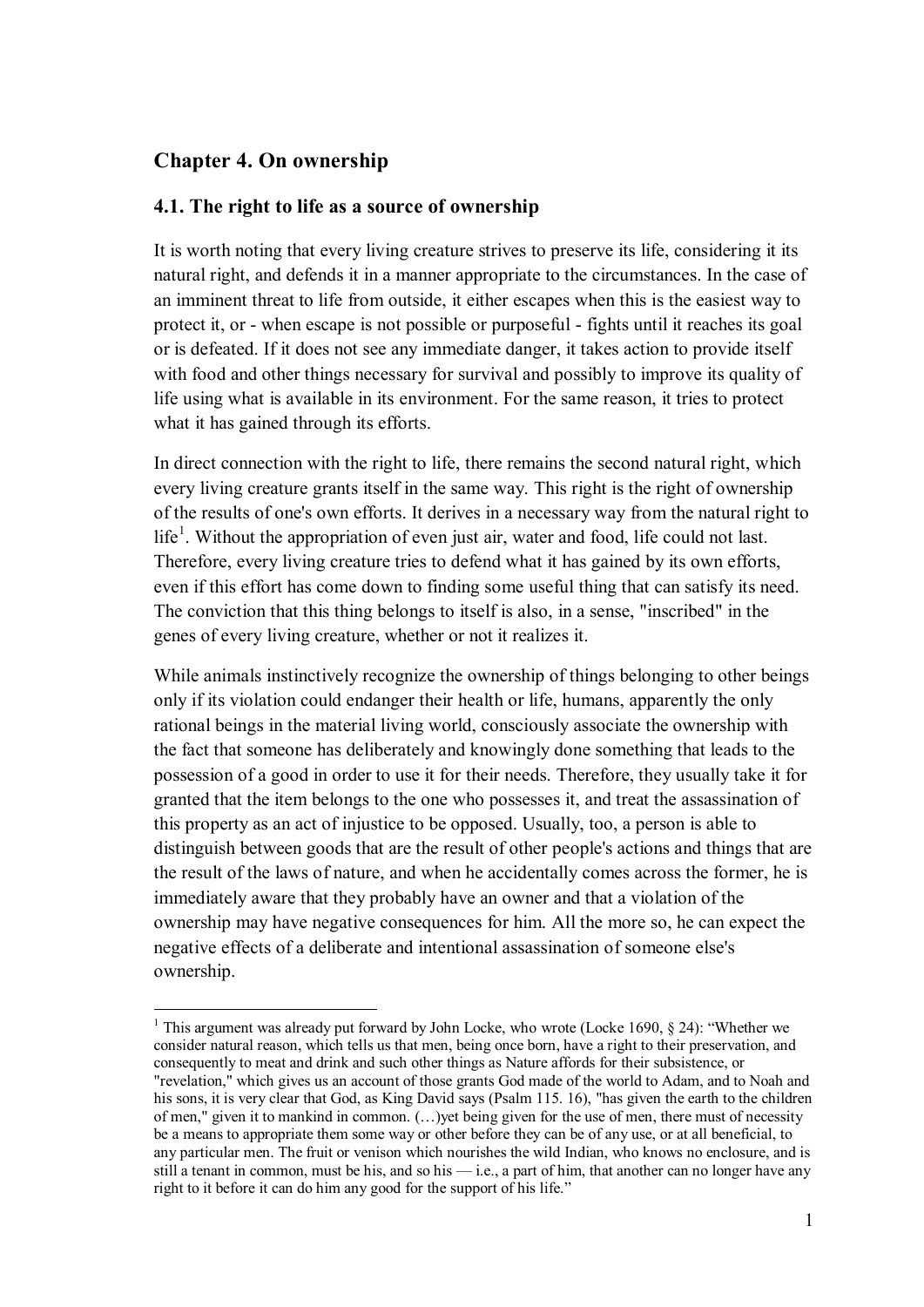When I write about the natural right to life and the right of ownership that determines it, I mean that such rights necessarily belong to every living being by reason of his or her living, and that is why each of them takes them for granted. The right to life and the right to ownership are simply the logical consequence of the fact that the individual has been called to life and therefore enjoys it in such a way that this life can last; he is passive when this is enough to preserve life and acts in a certain way when necessary. The decision on how to act for the preservation of life is always made regardless of whether or not someone else agrees to it. Therefore certain actions of some living beings may interfere with the right to life and ownership of others. A classic case of the effects of such a collision is, for example, the killing of an animal by another animal or by a human being for food. The occurrence of such collisions proves that the fact that all living beings have the right to life does not mean that this right is guaranteed to any of them. The same applies to the right of ownership. The fact that every living being has the right to life and the right of ownership of what he or she gains for this purpose is objective, but the possibility of exercising these rights depends, among other things, on whether others can or want to respect them.

In the animal world, the decision in case of a conflict of rights seems to depend only on the relative strength of the individual; when it is strong enough, it violates the right of ownership of others, otherwise it gives way. In the human world, on the other hand, in such conflicts of rights, moral norms usually come to the fore, and the power goes to the background. Being aware of the existence of other people's right to life and the right of ownership, and having knowledge of the sources of these rights and their meaning for others, as well as having reason, knowledge, experience and free will, a person always has an opportunity to look for such solutions which do not lead to such a conflict, even if she has enough strength to adopt an easier solution. She only has to want this. Animals and plants cannot do this. However, if a person does not want to respect the objective right to the life of other people and their ownership rights, then - being absolutely free in her decisions - she can violate these rights regardless of whether or not they are formally protected by some state law and regardless of whether or not she will suffer any negative consequences for herself.

It is quite symptomatic that the rights to life and ownership are not accepted by two groups of people, although each for a different reason. The first is made up of various thieves and bandits, for whom the notion of the right to life and ownership of others has no meaning, regardless of whether or not the violation is prohibited by either divine or state law. The second group, on the other hand, are those philosophers materialists who do not acknowledge such a thing as natural law, let alone divine law, so that both the right to life and the right to ownership derive only from the will of some legislator. And although this parallel is not pleasant, it is a fact that the attitude of the former has to do with that of the latter. Can't a thief or bandit feel justified in using for his own purposes what the philosopher doubts about existence? Such an attitude becomes all the more justified because the state law changes according to the needs of legislators, so that, for example, what was not so long ago called murder becomes nowadays a right to one's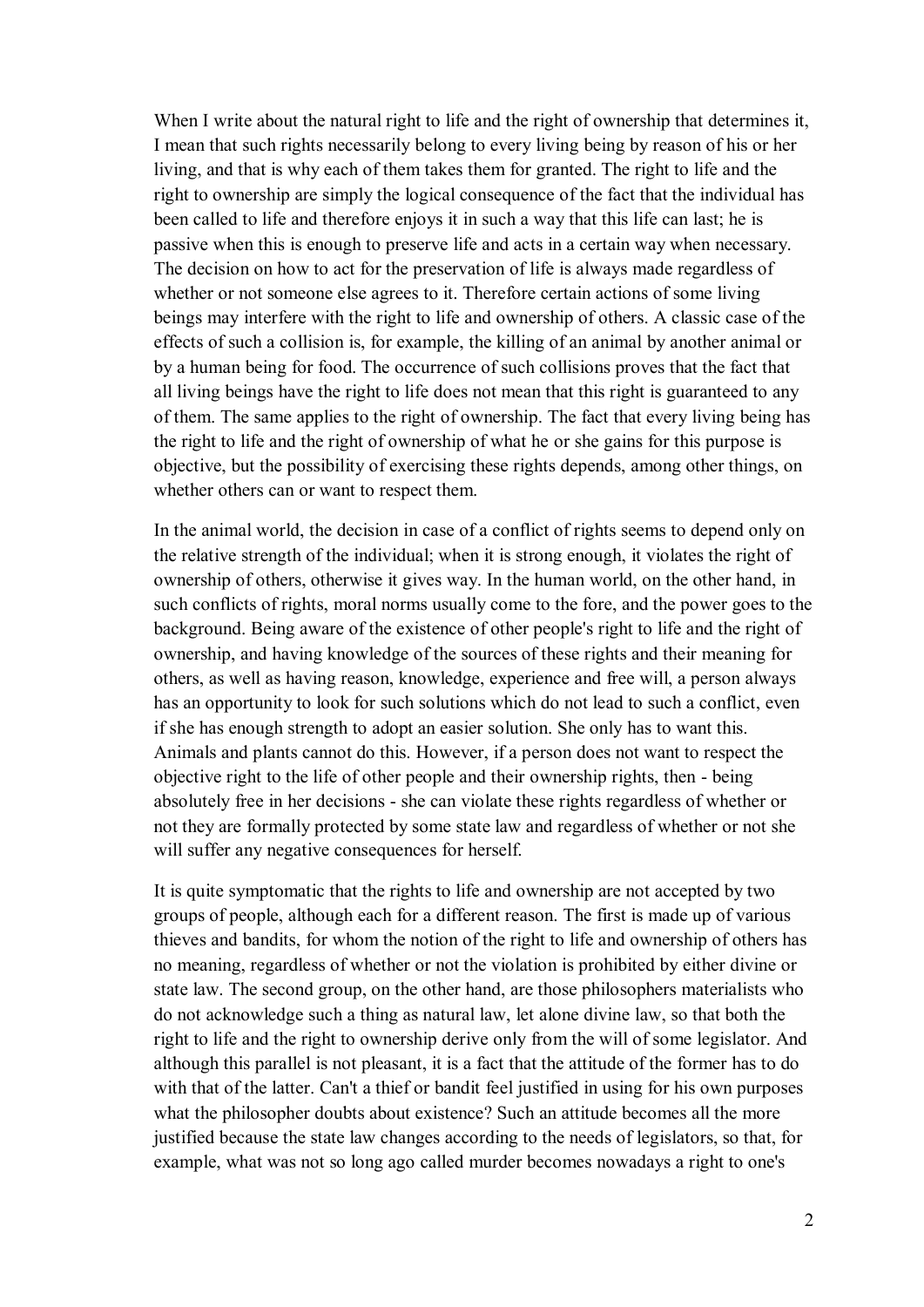own body, and what was considered theft or robbery extortion is now referred to as nationalization or reform of public finance in order to reduce the budget deficit. Of course, I do not want to impute to thieves and bandits that they do their business because they read the works of philosophers and to the latter that they encourage the former to do so. Nevertheless, criminals may feel justified because their actions comply with scientific theory<sup>2</sup>.

In this state of affairs, there has long been a struggle between, on the one hand, those who defend ownership and those who do not recognize it, and, on the other hand, many are looking for a justification for the right of ownership that is sufficient for it to be recognized and possibly sanctioned by state law. John Locke, already mentioned, with his theory of just acquisition (Locke 1690, Chapter V), certainly occupies an important place in this search. According to his approach, it is legitimate to take ownership of what a person's work has been put into, at least if there are still sufficient and not inferior common goods for others<sup>3</sup>. This condition of leaving sufficient and not inferior common goods for others is called Locke's clause of legitimacy for the just acquisition of goods.

Robert Nozick (2010 [1974], pp. 208-217) presented an interesting reasoning in which he criticized Locke's theory of just acquisition, demonstrating, by numerous examples, that the fact that anyone appropriates any thing always deprives others of the possibility of using it for their own needs, and even if it does not make their actual situation worse, it cannot be justified in any way without contradicting Locke's clause that there are still sufficient and no worse common goods left. In this approach, the acquisition of ownership of anything is never justified.

Nozick's arguments are hard to deny. Only that these arguments are not arguments for rejecting Locke's theory, but only for rejecting the very clause conditioning the validity of the acquisition of property. If we make certain additions, Locke's theory will become logical and coherent without this clause. Let us therefore make these necessary additions using certain elements of K. Menger's theory of goods and the concepts of need and freedom presented elsewhere in this work.

Menger clearly distinguishes between useful things and goods in his theory. The former are things that can be combined in a causal relationship with the satisfaction of human needs (Menger 2007, p.52). Here, a small critical remark is immediately imposed. Since Menger distinguishes between useful things, there must necessarily also be useless things, the kind that is not mentioned for some reason. And those - on a rule of thumb must be defined as those that cannot be combined in a causal relationship with

 $\overline{a}$ <sup>2</sup> It is worth mentioning at this point the G.Becker's theory (1990), according to which both stealing and prostitution, as well as marriage and having children are the result of economic cost-benefit calculations.

 $3$  Locke, op. cit. § 27: "For this labour being the unquestionable property of the labourer, no man but he can have a right to what that is once joined to, at least where there is enough, and as good left in common for others."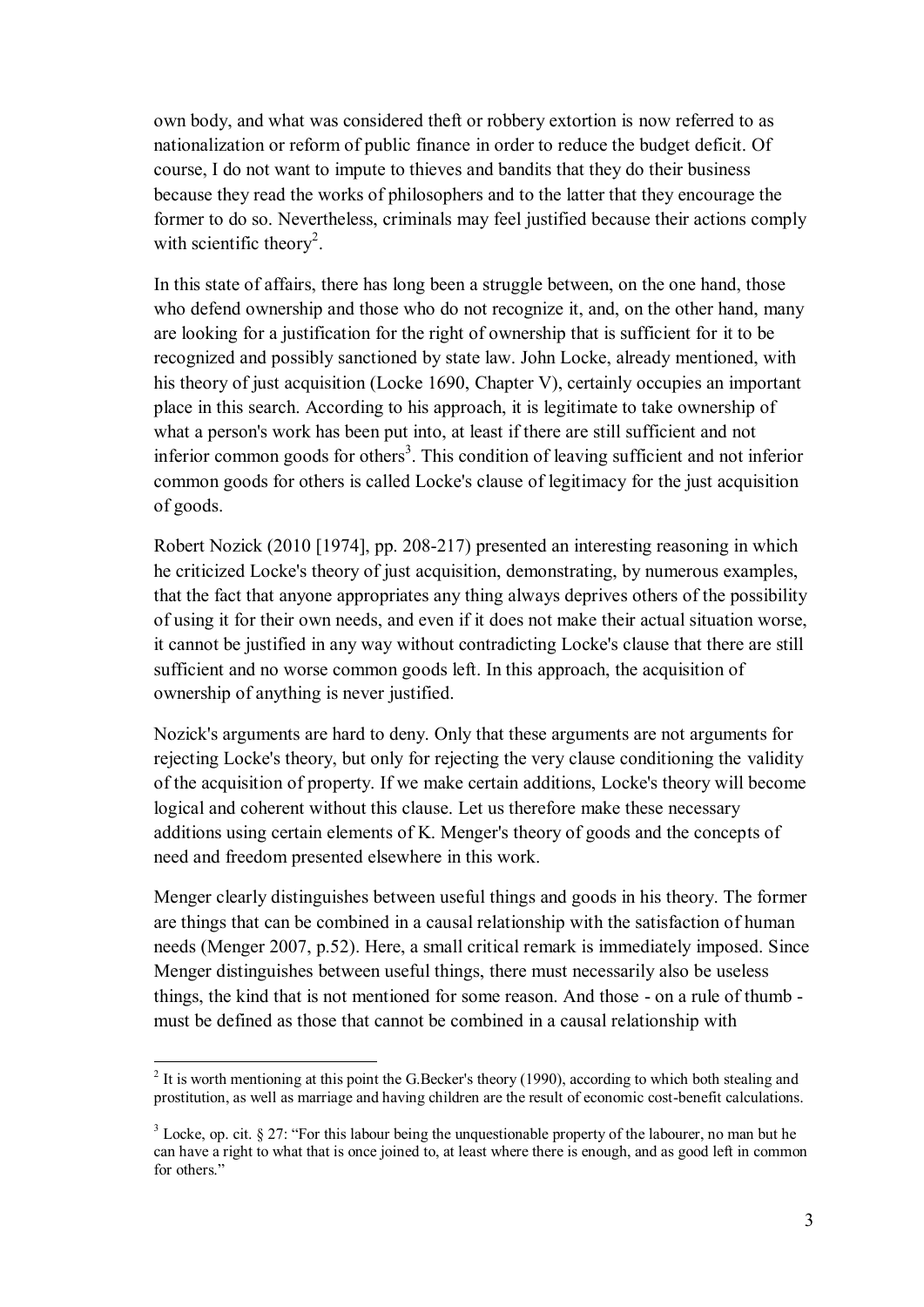satisfying needs. While it is easy to agree that some things are useful to a particular person and others are not, that is to say, that this division makes sense at the level of the individual, it would be rather difficult to find things at the level of the human community that were not suitable for meeting people's needs, i.e., were useless at all. It seems, therefore, that at this level of generalization, it would be better to give up this division and to remain with only one category, namely, the things that can always be of use to someone.

This remark, however, does not call into question the sense and validity of the theory of Menger's goods itself, and in particular the four conditions he formulated, the fulfilment of which makes a thing a good (Menger 2007, p. 52). This occurs only if:

- there is a need;
- the thing has qualities that can be used to satisfy that need;
- the human being is aware of this relationship, and
- has the power over this thing to the extent that it meets the need.

This in turn shows conclusively that things have no owner. In fact, according to Menger's approach, a good ceases to be a good, i.e. it loses its good character, when the owner finds it unneeded and abandons it. In this case, the good becomes a thing again.

If we adopt Menger's approach to goods, then Locke's ownership theory will take on a new dimension. It is worth noting that the first three conditions given by Menger for turning a thing into a good constitute in fact the concept of entrepreneurship or inventiveness. These conditions determine whether or not a person has the ability to see in things the potential that can be used to satisfy specific needs, including the creation of new uses for a given thing, i.e. the creation of new needs in fact. Without having such a feature by at least one person, none of the things available in natural environment can become a good. The fourth condition, on the other hand, can only be fulfilled if the person concerned takes certain actions, i.e., makes an effort to possess such a thing, that is, to transform it into a good. Without meeting this condition, no thing will become a good.

From this perspective, let's look at the Locke's clause first regarding the so-called free goods. According to Menger's theory, they should be called free things here. Leaving aside the legal restrictions existing here and there on access to such things, there is an infinite number of them in the natural environment. However, although these things exist objectively as elements of the natural environment, most people are not interested at all in the fact that they exist nor do they have any idea what happens to them. So if such things disappear as a result of the forces of nature or as a result of the actions of other people, then there can be no question that someone's interests have been compromised because he has been deprived of the possibility of using them for his own purposes. The lack of awareness that they exist and that something is happening to them, as well as the failure to take action to get them - according to Menger's theory determines that these things were not goods for most.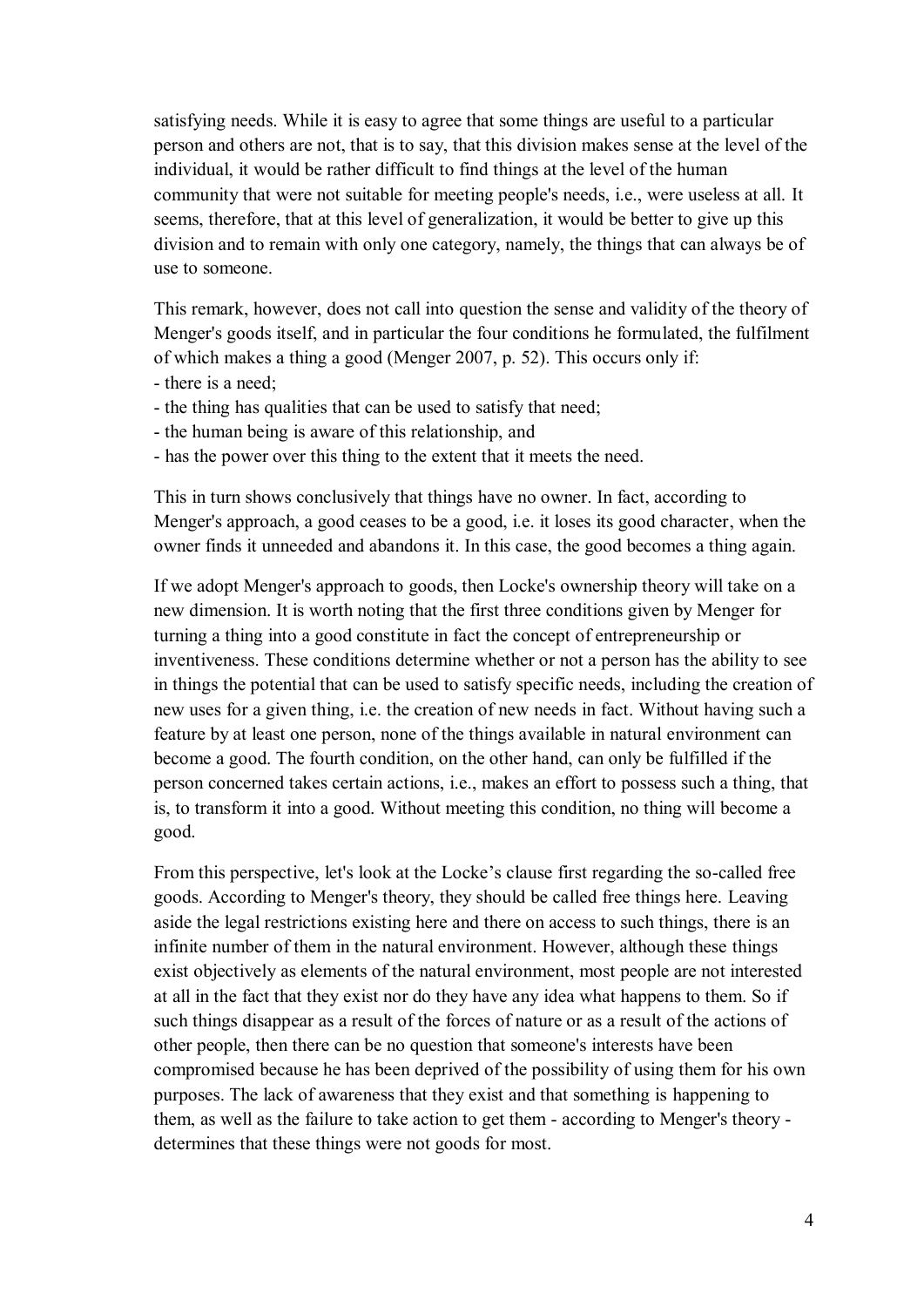If, therefore, anywhere in the world someone finds an application for any thing and appropriates it to use it directly or after any modification to satisfy his own need, then at this point all four conditions of Menger are fulfilled and the thing useless so far is excluded from the world of things and goes into the world of goods. Its appropriation does not harm anyone or violate anyone's freedom, understood as the freedom to use what is available to the public. For what happens is, from the point of view of millions of city dwellers who know the forest only from television, analogous to the case where a person takes a twisted stump and a piece of rock from a particular forest to make a fancy table in his garden. For these millions, these two particular things taken from this particular forest would never become goods.

The fact of transforming a thing into a good, i.e. the act of creating a good, is a sufficient reason to consider it as the property of its creator on the same grounds as a composed musical work or a written novel is considered to be the property of the author. It doesn't matter at all whether a given good has a material form, and thus required the appropriation of some things (e.g. the aforementioned fancy table, or the statue of Venus of Milo), or whether it has no material form (e.g. a recited sonnet). It also doesn't matter if and how many of the same things as those that have been appropriated left for others, because those others have never needed them before and will never need them in the future.

At any moment in life, every person has all those things at her disposal that are available to the public (they do not belong to anyone) and can become goods. This is an objective state, and its causes are of no importance for what may happen in the future.

You cannot deprive someone of what he or she hasn't had before or of opportunities he or she hasn't used in the past, regardless of the cause. It cannot be considered a violation of my freedom or any of my rights, for example, the fact that someone mines gold in South Africa or catches fish in the ocean, even if it turns out that the last piece of gold was mined there or the last fish was caught. So far, not only have I not been interested in making these things my goods, but I have not even considered whether I need them for anything (first Menger' condition), so I have not done anything to get them from my natural environment (fourth Menger' condition). However, if I felt the need for gold at the moment, the fact that the mines in South Africa, for example, have been exhausted would not limit my freedom to look for gold where it could still be, for example at the bottom of the Arctic Ocean, in the Australian Interior or on Mars. In such a case, however, it would be worthwhile to first check whether it would not be cheaper to buy it on the London Stock Exchange or in the bank around the corner. We will come back to this last issue a little further.

In each of the cases described, Locke's theory of ownership proves to be valid in its entirety, without the need for an additional clause. Moreover, if this clause were to be strictly adhered to, as Nozick has shown, there would be overt absurdities.

I could, for example, demand (question only - from whom?) compensation for the fact that I was unjustly deprived of the freedom to eat a dinosaur chop, or for the fact that a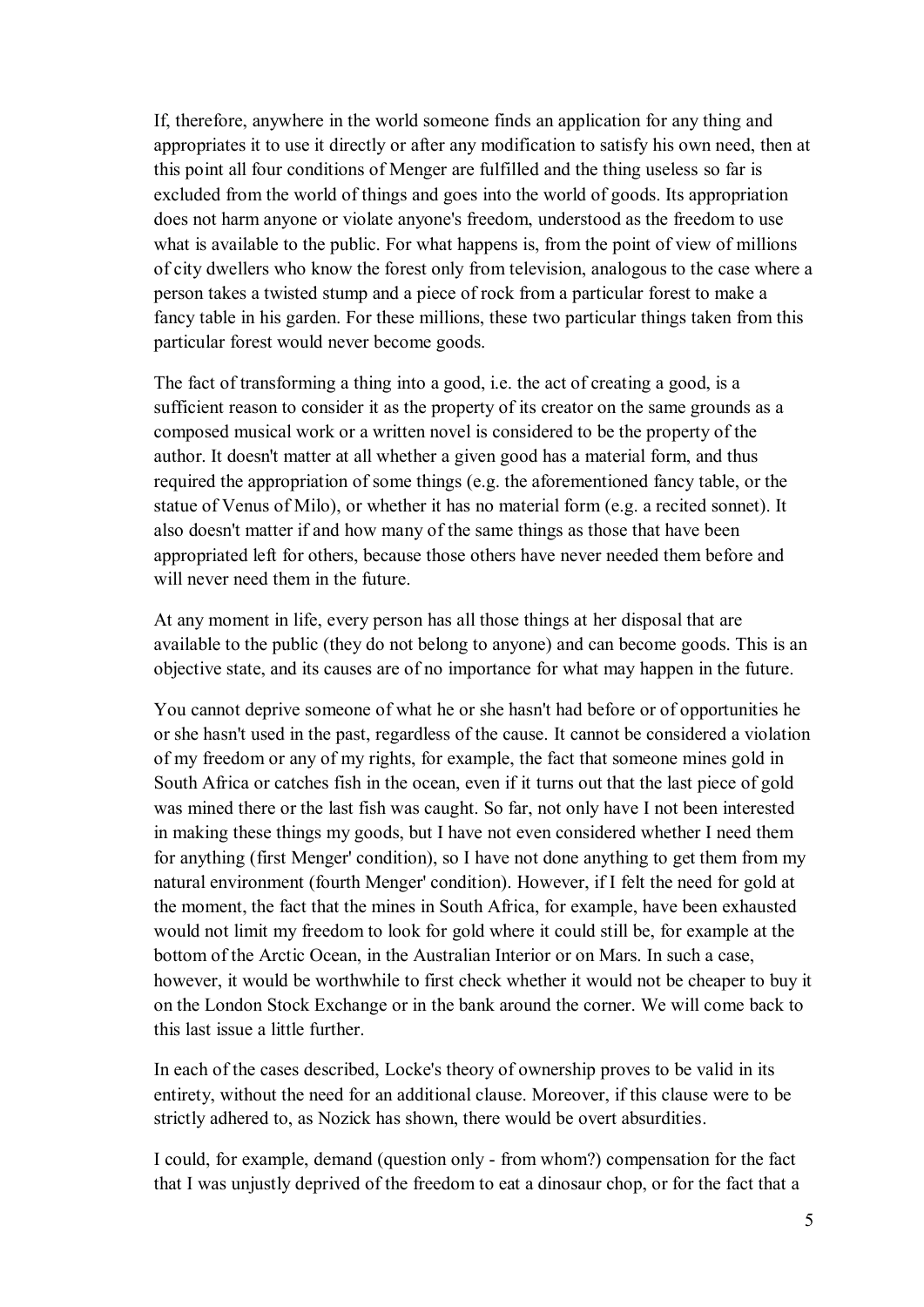tourist who unknowingly took the sand on his shoes from the beach in Mallorca deprived me of the opportunity to use this sand to "inoculate" with it the pearl mussels that I could possibly grow there, perhaps from next year on. In the same way, I could claim a grudge against my neighbor, that he has recently deprived me of the opportunity to collect mushrooms appropriated by him from the Knyszyńska Forest, about which I know only that it lies somewhere in Poland. What's more, in the same way, I could claim to myself that I ate a cake yesterday and thus deprived myself of the freedom to eat it today. Even in science, there are limits to the absurd, although Cicero was probably right when he said that "there is nothing so absurd as not to fall from the mouth of the philosopher". (quoted from Wiker 2012, p.13). So let's go on.

Here comes a second argument related to Menger's theory of goods, which argues for Locke's theory of just acquisition of goods to be considered valid. In fact, the Menger's definition of goods states that a thing becomes a good only if all four conditions are fulfilled at the same time, including, among others, the condition of need to exist. If, instead of the Menger's concept of need as a state not entirely dependent on man<sup>4</sup>, we introduce the concept of need as a state in which a man has decided that he wants to achieve something in a material or immaterial sense and is making adequate efforts to achieve it (see 6.2), then the Menger's concept of good fits perfectly with Locke's theory of the just acquisition of goods.

According to Menger's theory, just because a thing has become a good for some person absolutely does not mean that it automatically becomes a good for others, or that it is the same good for others. For being a good is a feature of a thing that is inseparable from a particular person. One can validly use the term that every good is branded by its owner, because it differs from the thing that has become that good both in what it is used for and in what that owner has done to possess it.

Therefore, what for some people is a good, for others is only a thing they do not need. It can be said with absolute certainty that among the infinite number of things existing in the world, for most people, only some of them become goods. Although people are often aware that these other things could make their lives better, more enjoyable, richer, etc., they do not make efforts to get them. For this reason, these things will never become goods for them. This is all the more true for those things that people have no idea about. Can the accusation that the appropriation of certain things deprives others of the possibility of satisfying their needs with them be taken seriously if the others have chosen, directly or indirectly<sup>5</sup>, that they do not need them?

<sup>4</sup> That this is how Menger understands the term "need", is indicated by the following passus (Menger 2007, p. 77): Needs arrive from our drives and the drives are imbedded in our nature. An imperfect satisfaction of needs leads to the stunting of our nature. Failure to satisfy them brings about our destruction."

<sup>5</sup> Directly: "I know but don't want to"; indirectly: "I don't want to look for it, because I can't get it all."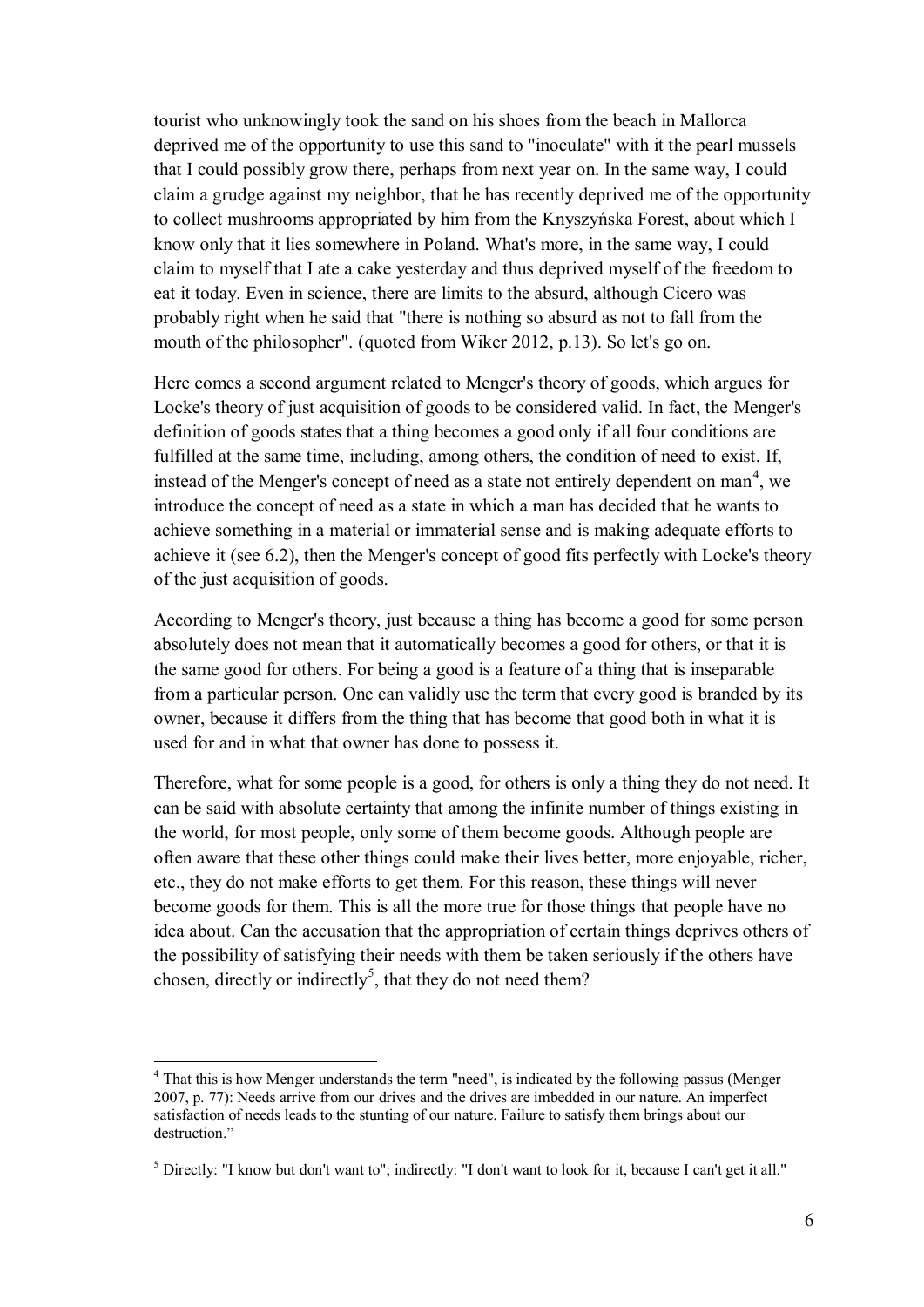And finally, the last aspect of a close relationship between a good and its owner, which determines that the same thing in the possession of two different people is two different goods, because each of them is used for something different and each has been gained by the different efforts of its owner. As an example, we can use two similar pieces of amber, one dug out as part of the professional activities of an amber mining entrepreneur and the other found by a tourist on the beach. The former will become a merchandise for sale to a jeweler and the latter - a souvenir from the vacation, which the vacationer will place among other trinkets on his shelf. So, what good did the two founders of two similar pieces of amber deprive the others of?

To the remarks made so far about the differences between good and thing, let's add that good is something only as long as it is part of the owner's property, even if it is not used by him. If, on the other hand, the good is no longer needed by its owner and he gets rid of it, then it loses its good character and becomes a thing again, despite its full technical efficiency and its utility values<sup>6</sup>. Most people get rid of unnecessary items with full knowledge of their usefulness for specific purposes and either give them to others for free or even throw them away, making them nobody's property. If someone appropriates such a thing that does not belong to anybody, the thing gains back the goods-character for that particular person without infringing anyone's interests.

The arguments given so far support the arguments used by Locke. I completely agree with him both in that the ownership comes directly from the right to life and that the acquisition of property occurs at the moment of appropriation of anything that does not belong to anyone<sup>7</sup>. Nor can be accused Locke' s argument that the source of the right of ownership is work done for the appropriated good<sup>8</sup>. All this arguments should only be complemented by the condition of Menger's theory of goods that before an item becomes a good in which work has been put into, i.e. before the fourth condition of Menger is fulfilled, the possessor must first fulfill the first three conditions, which boil down to recognizing that an existing need can be satisfied by the appropriated item. This condition becomes pointless if we consider that these three conditions are implicitly fulfilled since the work has been inserted.

However, what definitely makes the approach presented here different from Locke's position is his clause of the legitimacy of appropriation. As already mentioned above, Locke made the legitimacy of appropriation of goods conditional upon others having

<sup>6</sup> Menger 2007, p. 52: "When even one of them is absent, a thing cannot acquire goods-character, and a thing already possessing goods-character would lose it at once if but one of the four prerequisites ceased to be present."

<sup>&</sup>lt;sup>7</sup> Locke 1690, p .27: "And it is plain, if the first gathering made them not his, nothing else could.  $(...)$  The labour that was mine, removing them out of that common state they were in, hath fixed my property in them."

 $8$  Locke 1690, p. 26: "Whatsoever, then, he removes out of the state that Nature hath provided and left it in, he hath mixed his labour with it, and joined to it something that is his own, and thereby makes it his property. (…)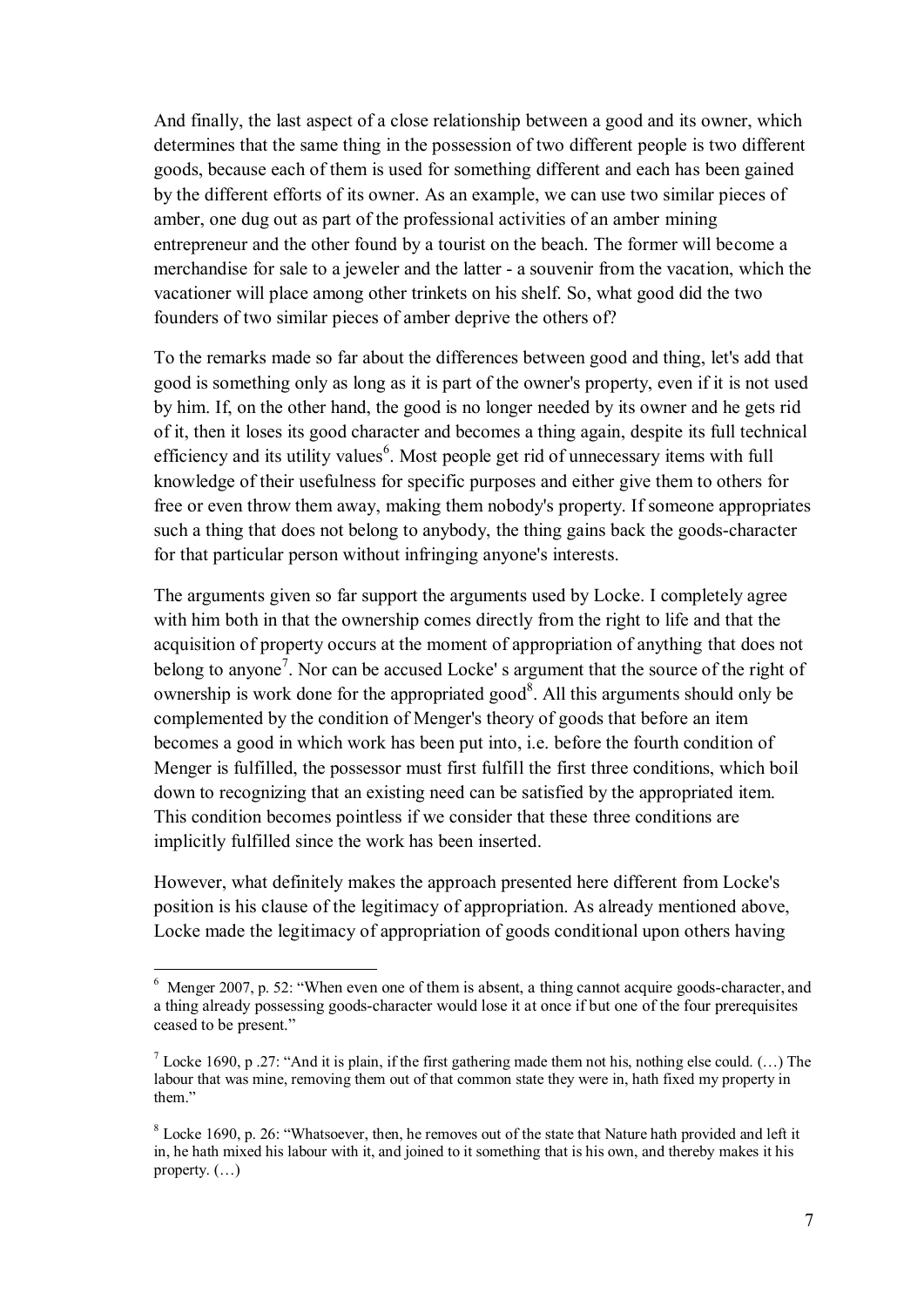enough goods left over, so that, as Nozick has rightly demonstrated, this right can always be challenged. But if we start with Menger's theory of goods, it is legitimate to say that the appropriation of any item, i.e. turning a thing into a good, does not deprive anyone of the possibility of using other things that are in the environment for their own needs. There is an infinite number of such things, and it depends only on people's invention what and for what purpose they will be used. The Locke's clause thus becomes pointless, as it is always fulfilled. Therefore, it must be considered that since the fact of the appropriation of an item makes it a good for the owner, it is sufficient for it to become his exclusive ownership.

In addition to the above, there is another argument for recognizing the legitimacy of the appropriation of items that do not belong to anyone for personal use without looking at the Locke's clause. It has been mentioned above that an item becomes a good only if someone gives this item an additional feature that it did not have before, namely the feature of being useful for a particular need. In such a way, a person becomes the creator of that good. This act of creating a good or transforming a thing into a good is analogous to making a sculpture from a piece of wood or stone or to painting a picture or writing a book. It cannot be denied that the only creator, and therefore the owner of the created work is its author, just as it cannot be denied that the work is something completely different from the material from which it was made. This example clearly illustrates what makes a thing different from a good and clearly shows both what the right of ownership of that good results from, and in what relation it remains to the rights of other people. The Locke's clause, as already mentioned, applies not to goods but to things and is always fulfilled, and the creator of every good has an inalienable right to it.

Two further arguments speak in favor of recognizing the legitimacy of acquiring ownership of goods. The existence of free things in nature, as already mentioned, only means that anyone can make any use of them. However, the condition for the use of any item is to make a sacrifice in the form of one's own effort that is appropriate to the circumstances. Even manna in the desert was not given to the Israelites for free, because it had to be collected first and only then could be eaten. Without such effort, things always remain things. This, among other things, causes that many people consciously do not want them. On the other hand, however, the fact that someone has appropriated any item, making it a good, does not necessarily mean depriving others of the possibility of using the good for their own needs.

Quite the opposite, in many cases it is precisely because someone has appropriated an item and transformed it into a good, that it is possible for others to achieve this good with less effort. This can be seen in the example of the hunter, described in chapter 6, who exchanges the hunted hare for honey collected by the forest bee-keeper. Each person in this example appropriates the given thing, making it good for himself, but thanks to the exchange for what the other person has, benefit both of them. The benefit for the hunter is that he does not have to learn bee-keeping to eat some honey, and the benefit for the bee-keeper is, similarly, that he does not have to chase after animals in the forest. Each of them therefore saves that part of the effort they would have to put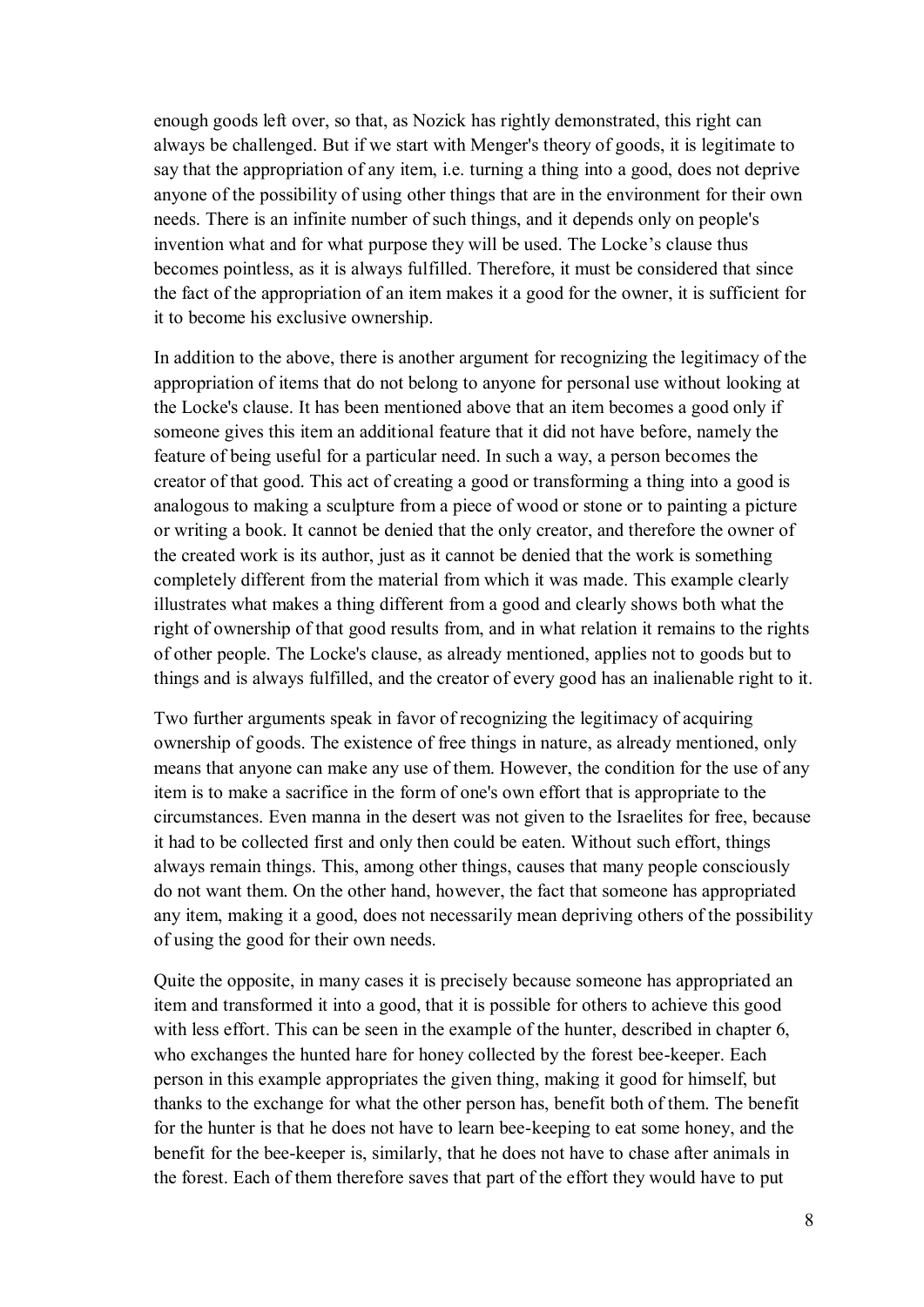into becoming the owner of the good obtained by exchange if they wanted to get it personally in their natural surroundings<sup>9</sup>. The source of these benefits is that every person is different from other people in every respect and it is the natural diversity of people that creates conditions for specialization. So if we assume that a hunter and a bee-keeper, for example, are the only inhabitants of an island, isn't this clear proof that the appropriation of any item not only doesn't limit others, but even becomes a source of additional benefits for them?

It is this mechanism of mutual benefits from specialization and exchange that has become the most important factor of economic and civilization development in the world. Whenever and wherever the ownership rights, which are the most important element of the foundation of the voluntary exchange economy, were protected, peace prevailed, and the economy and civilization flourished and developed dynamically. Where the rights were not respected, or where they were even liquidated by ideologies that questioned their natural character, the right to life was always violated both on a micro scale (thefts, robberies, murders) and on a macro scale (conquests, revolutions), and the world was then moving back in its development. That is still the case today. And the reason is always the same; despite the clear historical evidence of the natural relationship between the ownership right and the right to life and their beneficial influence on the development of civilization, philosophers of different orientations, including Christian ones, do not want to accept the absolute Decalogue ban "do not steal", which explicitly protects the ownership right. Instead, attempts have always been made to design different economic systems in which ownership rights are to varying degrees restricted or even abolished by state laws, and the basis for such solutions is always some kind of ideology dressed in scientific robes. Of course, what is at stake here is the violation of property rights for redistribution purposes, i.e. those that go beyond the need to ensure the normal functioning of the power apparatus.

An extreme example of this is the communist system without private property in the Marxist or Maoist version, which always starts with the robbery of private property and mass murders and ends with a social and economic collapse (e.g. USSR, Cambodia, North Korea, Cuba and many others). Less drastic are the systems in countries with socalled market economies, which formally provide legal protection of private property. Such protection, however, applies only to that part of property that remains after the transfer of obligatory public levies. However, since this part is not specified anywhere, the legal protection of property is in fact a fiction that depends solely on the discretion of the public authorities of different levels, which can reduce it at any time and to any extent by virtue of legal acts of different kinds.

<sup>&</sup>lt;sup>9</sup> The thesis in this paragraph contradicts the theory of value and the related exchange theory promoted, among others, by the Austrian School, according to which the condition for exchange is a profit from the exchange understood as an increase in value (see Menger 2007, pp. 179-180), which, in addition, may be unfairly distributed among the counterparties (see O'Boyle 2008, p. 18: "Without that gain, the exchange cannot be carried out. However, without a limit to the extent of that gain and its origins, some persons in the exchange process are able to take more than their due while others are left with less.").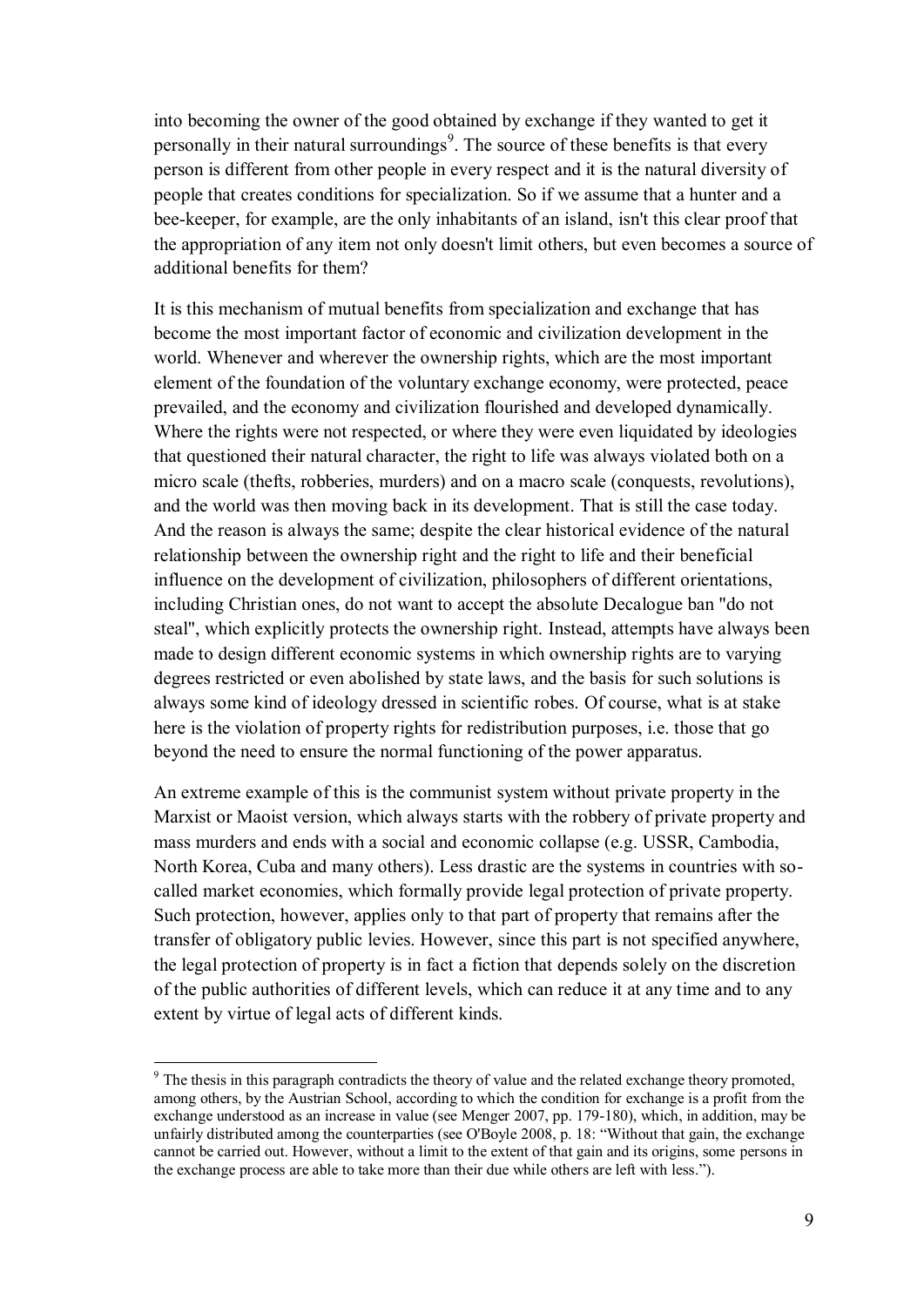It does not matter from what philosophical position a policy of legal violation of property rights of those who are deemed to have too much to support in various forms those who are deemed to be entitled to such support is justified. In the so-called mainstream economy, this justification is built upon the marginal utility theory, formulated almost simultaneously by W. Jevons, L. Walras and C. Menger. (Blaug 2000, p. 296). The conclusions of this theory are applied, among others, in welfare economics, public choice theory and in the Rawls' theory of justice The proponents of economic personalism, on the other hand, see such a justification in the moral commandments in the Bible for sharing excesses of wealth with those who have too little to live in dignity.

Apart from the ideological foundations, in the case of each redistributive system that can be found in real economic life, there is not only total subjectivity on the content of concepts such as "excess", "wealth", "poverty", "dignified life " or any other that determine the scale of the redistributive actions, but first and foremost the gross moral hypocrisy of the advocates of this approach. The hypocrisy lies in the fact that the moral virtue of voluntarily sharing the results of one's own efforts with those in need is replaced by an institutional charity based on coercion, in which people provide charity at someone else's expense, while they themselves consume a portion of these resources in the form of wages received for work in these institutions. As a result, at most half of each unit of money collected in the form of compulsory taxes goes to the recipients, because the rest has to cover the costs of the entire redistribution system.

In the current state of affairs, therefore, ownership is at best only the result of an arbitrary decision of the legislators. If they consider it advisable for so-called sociopolitical reasons, they protect the ownership rights to the extent deemed appropriate under the given conditions. If the political system changes, the property rights can be freely changed, limited or completely abolished in the name of the same reasons.

However, let us return to the main thread, which is to discuss the reasons why the right of ownership of what has been gained by one's own efforts should be absolutely protected. This right is also supported by an argument from outside the economy, however related to what has already been stated above. One of the objective processes taking place in the world is the process of evolution of species in the material living world. The essence of this process is the continuous need for individuals of each species to adapt to changing environmental conditions. One of the most important factors of evolution is precisely the appropriation of certain things by some individuals from the same or from other species, so that the next must look for other solutions to satisfy their own needs. Thanks to this, the world has been developing both in terms of biology and economy. The right to property is an objective result of life and a necessary condition for its development in the whole animated world, and thus in the human world. Therefore, attempts to find an excuse for it are pointless. Unless someone feels strong enough to stop the process of the evolution of the world.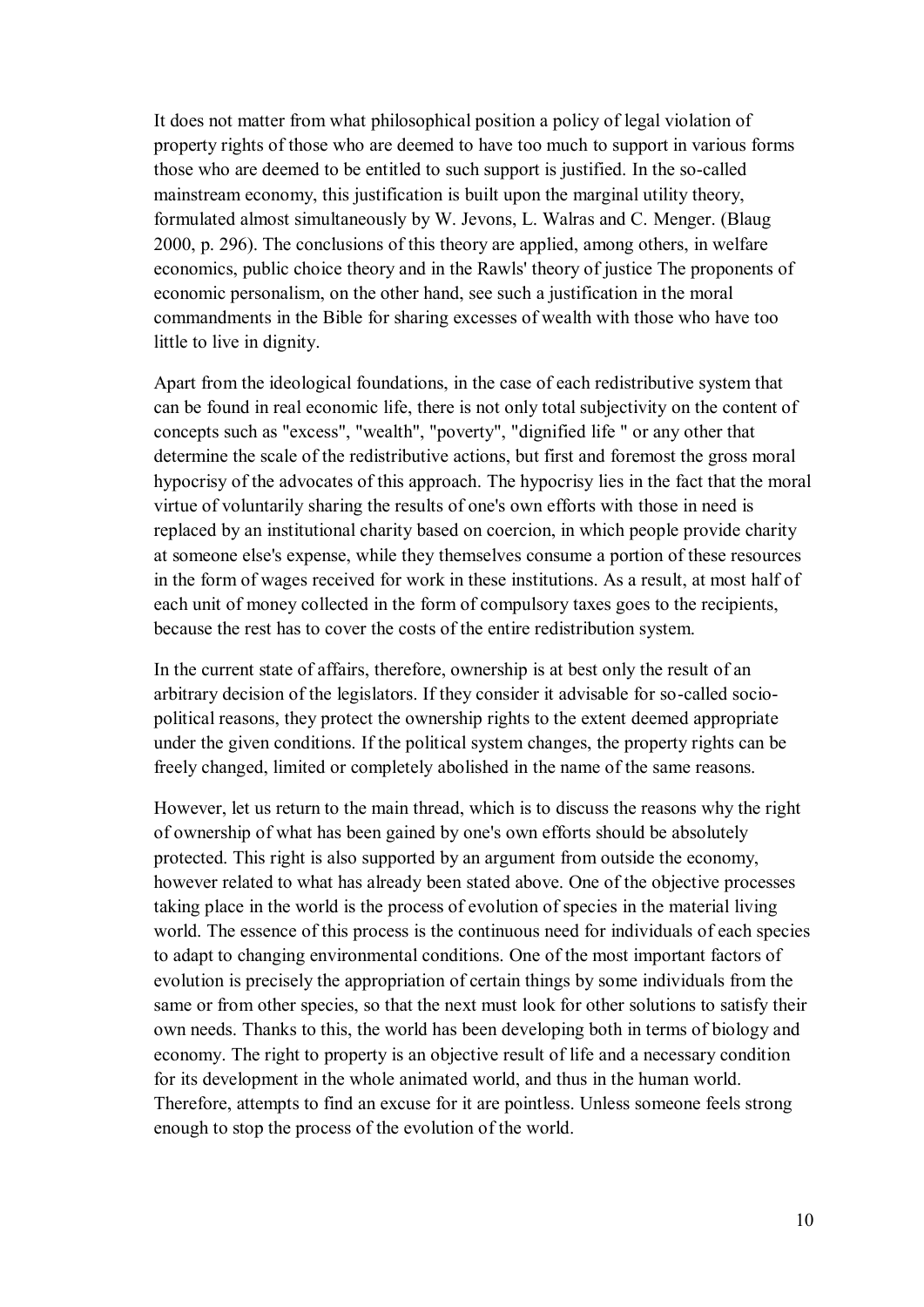Finally, it is worth presenting one more argument that the property right is a necessary consequence and condition of the right to life. From a purely formal point of view, there is no difference between the appropriation of inhaled air, drunken water or any food, and the appropriation of a sling stone, dug gold, a plot of land for the construction of a house or anything else that a person has gained by his own efforts. Therefore, the recognition of the legitimacy of such acquisition of property under any exclusionary condition immediately makes it necessary to recognize that every person lives illegally, since it deprives others of the freedom to use what he has appropriated by eating, drinking and breathing, and what has become more or less a permanent component of his body. Questioning the objective nature of the ownership right of any item acquired to satisfy any need inevitably leads to questioning the right to breathe. For air is the same element of the material world as any other form of matter. Any other solution to the question of ownership may be based solely on discretion.

To sum up the considerations of property, it must be stated that whenever there is any need, every person is in a certain objective state in which he or she wants to satisfy that need. One of the elements of this objective state is what this man possesses and what he can take possession of, that is, the whole universe not yet mastered. It is an objective state of nature. This state is not subject to evaluation in ethical and moral terms, that is, in terms of right and wrong, justice and injustice, equality and inequality; it is simply as it is. It is therefore pointless to seek in the past to justify any element of this state of nature, and therefore also of property. In fact, by following this "logic of justification", we will necessarily come to the question of the justification of the so-called "big bang" which, according to current scientific theory, started our world.

Therefore, there is nothing else to do but to recognize that, starting from any objective state in which someone is currently in, every person can set himself or herself any goals he or she would like to achieve and then make a consistent efforts to reach them. By making such efforts, no matter who he or she is or what he or she has at the moment, everyone gives himself or herself the chance to achieve the chosen goal. It is worth emphasizing, however, that no one has ever guaranteed that this will happen. The only thing absolutely certain is that in an unknown moment everyone will end their lives. This is the only equal opportunity that every living being has.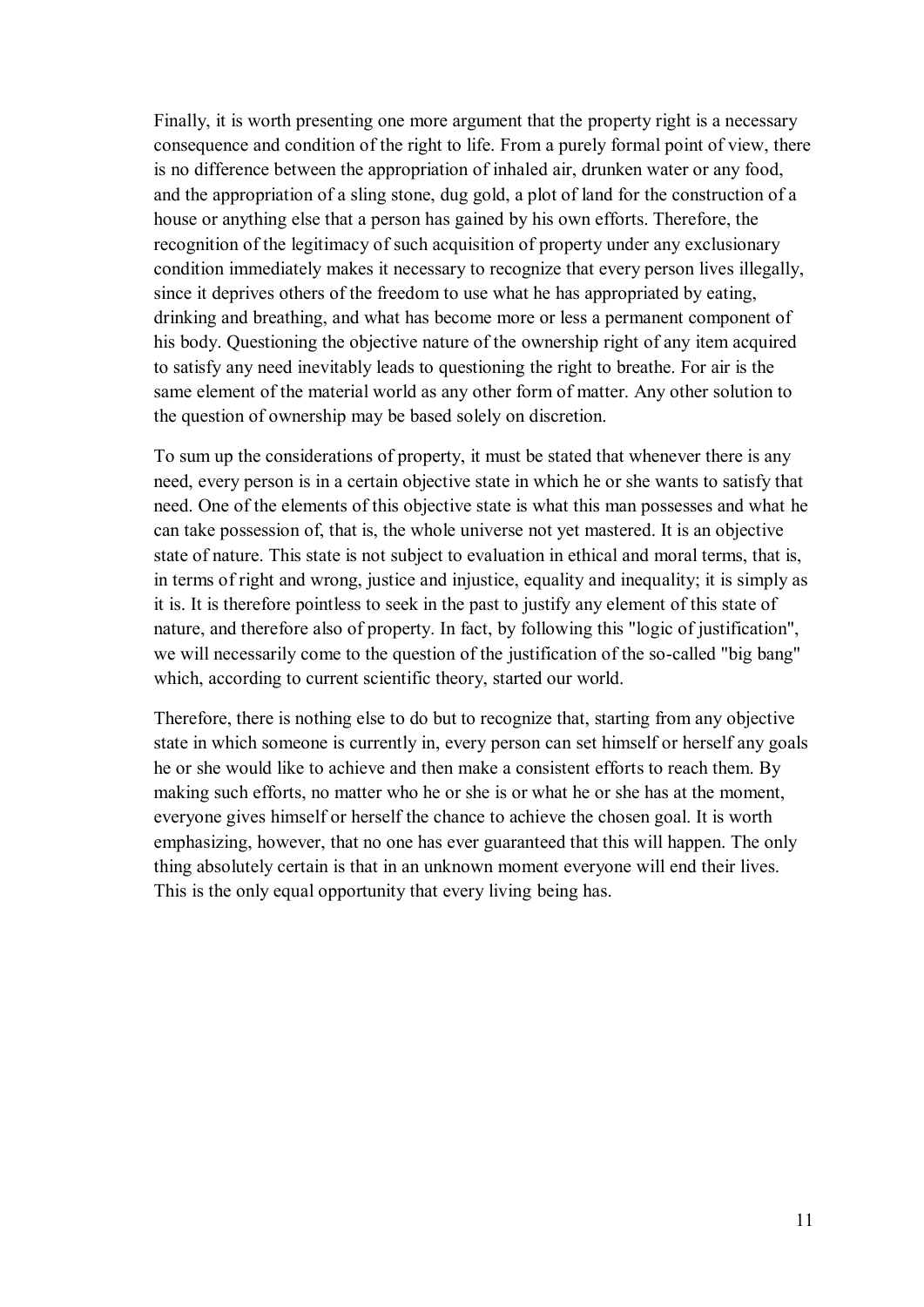## **4.2 Ownership in the light of the doctrine of the universal purpose of goods**

In seeking justification for private property, the argumentation used by J. Locke in his theory of just acquisition of goods was used in the previous section of this work, complemented by the K. Menger's theory of goods. This combination resulted in a coherent theory of ownership, according to which the property right arises at the moment of the appropriation of an item that does not belong to anyone in order to use it to satisfy some personal need of the person who made that item a good. The argument used is precisely that of K. Menger's theory of goods, that the appropriation of an item means giving it an additional feature that it has not yet had, namely a feature of utility which makes it a good,. For model reasoning, such an argument is sufficient to further use the concept of ownership in the sense given to it. Here, however, it is worth developing this problem, since it is fundamental for each discipline of the social sciences. This is all the more necessary because the right of private property is unlikely to be highly respected, and is only recognized and protected as long as it is convenient for those in power.

The most famous representative of economic personalism, Pope John Paul II, devoted much space to ownership in his numerous speeches and encyclicals. His approach to this matter is based on the doctrine of the common destination of goods (Solicitudo Rei Socialis, no. 9). This doctrine is derived from the doctrine of creation, according to which all external goods were created by God in order to serve man. A similar thesis was put forward by Aristotle (Politics, 1256b) with the difference that it did not refer to God, but to nature. One of the Doctors of the Church, St. Ambrose, recalled as an obvious truth that "God created the earth for all men", stating elsewhere that "Nature gave birth to the common law, and usurpation (human will) gave birth to private law".

St. Thomas of Aquinas, who transplanted Aristotle's philosophy to Christianity, derived two human rights from it in relation to goods. The first is the right to produce and distribute material goods, to which the right of private ownership of goods is linked. To justify the necessity of such a right, Aquinas used three arguments of a pragmatic nature, repeating them de facto after Aristotle (Politics, II. 2). First, man is more inclined to acquire and create goods and to care for them more when they are his property than if they were common. Secondly, private property contributes to the maintenance of order, since it is known what belongs to whom and who is responsible for it. Thirdly, finally, private property ensures greater harmony and social peace if everyone cares about his or her own interests and is dependent on himself or herself. These arguments are repeated to this day, even in the writings of contemporary representatives of economic personalism (see Finn 1999, Sorondo 2003, Dougherty 2003, Lisak 1999, among others).

The second right of every person is the right to use external goods. St. Thomas, however, introduces here an important reservation, which has been fully accepted in the social teaching of the Church. He claims that man is free to use his possessions to satisfy his own needs and those of his family, but when he has more than he needs, and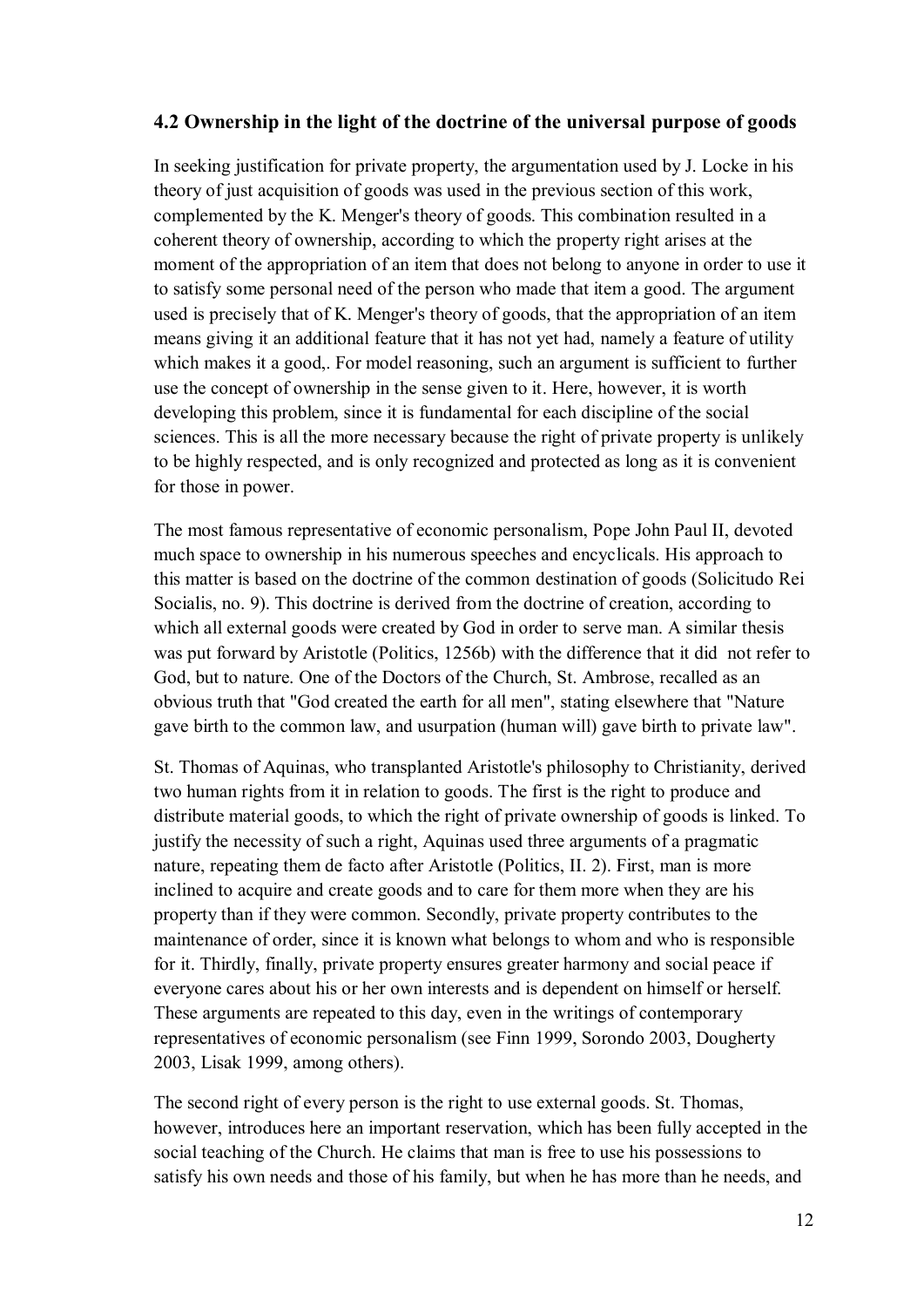there are those who have less than they need, he has a moral duty to share that surplus with people in need. It is quite characteristic, as Finn pointed out (1999, p. 82), that St. Thomas did not write about the rights of those who have little, but about the duties of those who have much.

In this case, however, St. Thomas made one exception, namely, he allowed for the right to appropriate someone else's item in case of danger to life. He writes in Theological Sum (quoted after: Sorondo 2003, p. 13): "if the need be so manifest and urgent, that it is evident that the present need must be remedied by whatever means be at hand (for instance, when a person is in some imminent danger and there is no other possible remedy), then it is lawful for a man to succor his own need by means of another's property, by taking it either openly or secretly; nor is this, properly speaking, theft or robbery, because that which he takes for the support of his life becomes his own property by reason of that need. In cases of need, all things are common property." St. Thomas considers this justification sufficient and does not develop or return to this thread.

The Saint Thomas' approach is fully in line with Christian doctrine, which puts human life on a higher level in the hierarchy of values than ownership. It is also entirely consistent with the so-called common sense, which does not necessarily require ethical or religious justifications in such a case. The removal of a state of direct threat to life does not require any extraordinary measures, so the damage to property caused by the appropriation of things necessary to remove such threat is not significant. It is for this reason that in no culture has such a violation of someone else's property been considered theft. This is evidenced, for example, by the passus from St. Mark's Gospel (Mk 2:23-28), in which the Evangelist describes the situation when Jesus justifies the Apostles who on the Sabbath ripped off ears of grain when they were hungry. The Pharisees accuse Jesus not of allowing the Apostles to rip off the ears, but of doing so on the Sabbath. This is similar in Polish criminal law, for example, where the seizure of property of little value is not penalized for minor social harm (Article 1 §2 of the CCC).

The attitude of St. Thomas to ownership is therefore clear; the right can only be violated if human life is at stake. Except in this one case, no one has the right to goods belonging to someone else. However, those who possess goods have a moral duty to share them with those in need.

Unfortunately, St. Thomas' exception gave some asumpt to widen the gap in the principle of inviolability of property by moving from the "language of duties" of the owners of goods to those who do not have them to the "language of rights" of the latter.

The first signs of the "language of rights" appeared as early as the Middle Ages, but it was only in modern times that it became dominant in the discourse on socio-economic issues (Finn 1999, p. 82). This was primarily due to French communism, which had been developing since the eighteenth century and for which the Marx theory of added value became a strong support (Marx 1951 [1867]). On the other hand, the language of rights also began to be used by Christian personalism. A significant step in this direction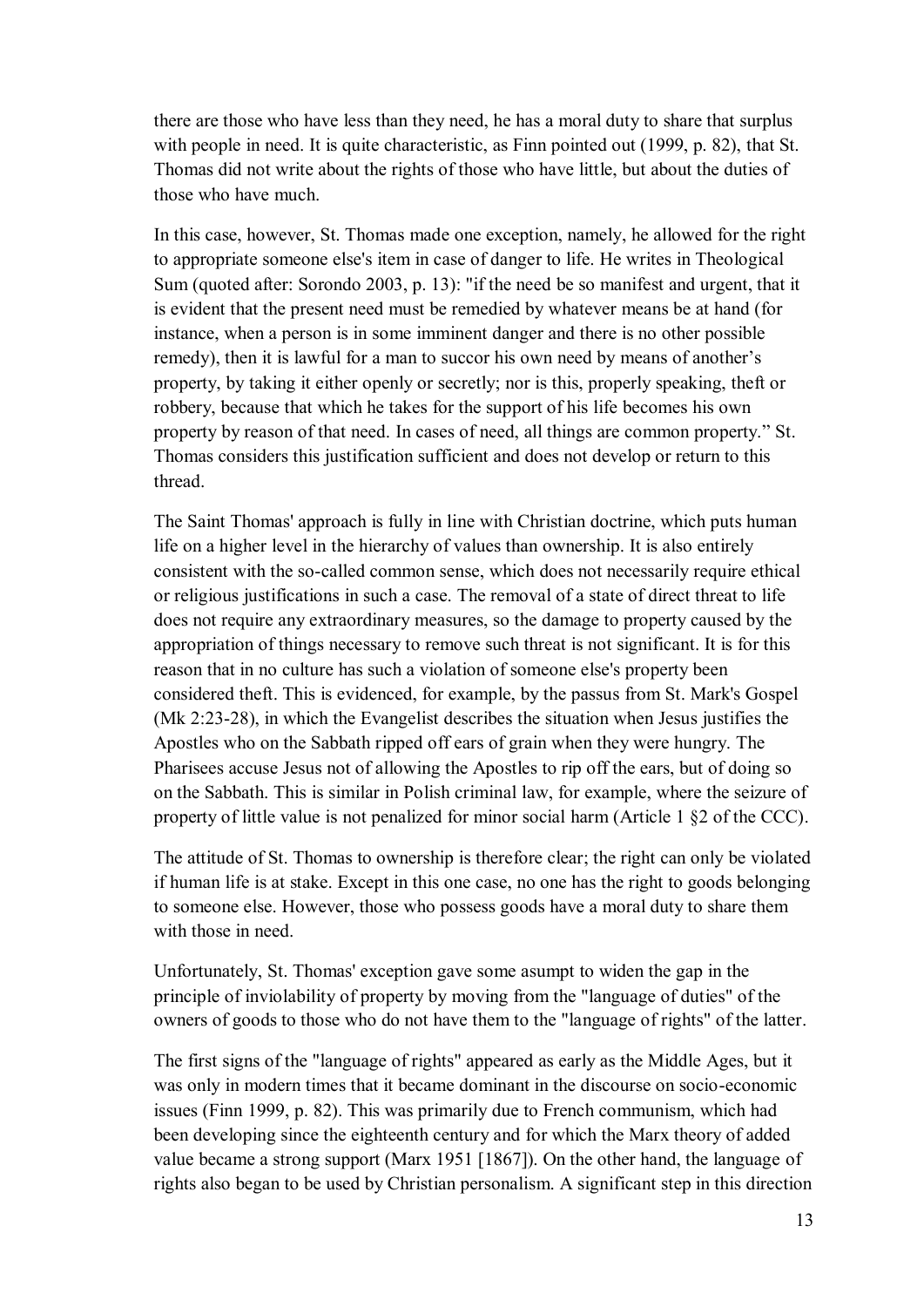was the encyclical Rerum novarum of Leo XIII of 1891, in which the Pope addressed for the first time the so-called "worker issue" in response to the growing social tensions caused by the industrial revolution and dynamically developing capitalism. John Paul II took up this subject again in three encyclicals: Laborem exercens (1981), Solicitudo rei socialis (1987), and especially Centessimus Annus (1991). It is also quite characteristic, as G. Gronbacher (1999, p. 249) pointed out, that economic personalism makes extensive use of Marxist terminology, despite a completely different philosophical basis.

Leaving communism and Marxism aside, let us deal with economic personalism. This stream has gone much further in questions of ownership and use of goods than St. Thomas. The Aquinas justified taking someone else's property only in an extreme case of danger to life. In general, however, he believed, like his predecessors, e.g. St. Ambrose (Finn 1999, p. 82), that man has a moral duty to share goods with those who suffer poverty. Economic personalism, on the other hand, from the just moral imperatives to assist those in need, has derived and grants to a wide range of people the right to use someone else's property, invoking the inalienable dignity of the human person, from which, among other things, the right to dignified life is to derive.

Probably the most extreme position in this matter is taken by Sorondo (2003, p. 10), who writes: "All men and thus, also, the most humble of human beings, have the right to use (and I say "use" and specifically not "possess") what they need for a dignified life for themselves and for their families. Nobody may be driven out or excluded. Thus, an economic system that does not ensure, perfectly, that all families have what is necessary for a human existence is an unjust regime." This passus is preceded by an argument referring to the Bible, from which the author concludes that this law is a simple consequence of the fact that everything God has created has been put at the disposal of man.

Leaving aside the extreme materialists, for whom man is even a harmful intruder in this world, nobody seems to challenge the fact that all so-called external goods, i.e. all gifts of nature, are to serve man. It is worth emphasizing, however, that the supporters of such views as that of Sorondo quoted above seem to forget that in order to use any of these gifts of nature to satisfy one's needs, one must at least bend down and collect them. Thus, both in the simplest one and in all other cases, man must put a certain physical and intellectual effort in order to acquire these external goods and transform them so that they are suitable for satisfying his needs.

The most obvious and elementary need of every man is to preserve the life of his own and his loved ones. This is only possible if the food, water or clothing that one has gained by one's own efforts can be used without hindrance by the one who has taken care of it. In this context, the obvious condition of being able to satisfy both the basic needs of a person's survival and any other needs must be that the right of ownership of what that person has acquired for this purpose is respected by others. If, therefore, we recognize that the right to life is a natural right of every human being, and this is rather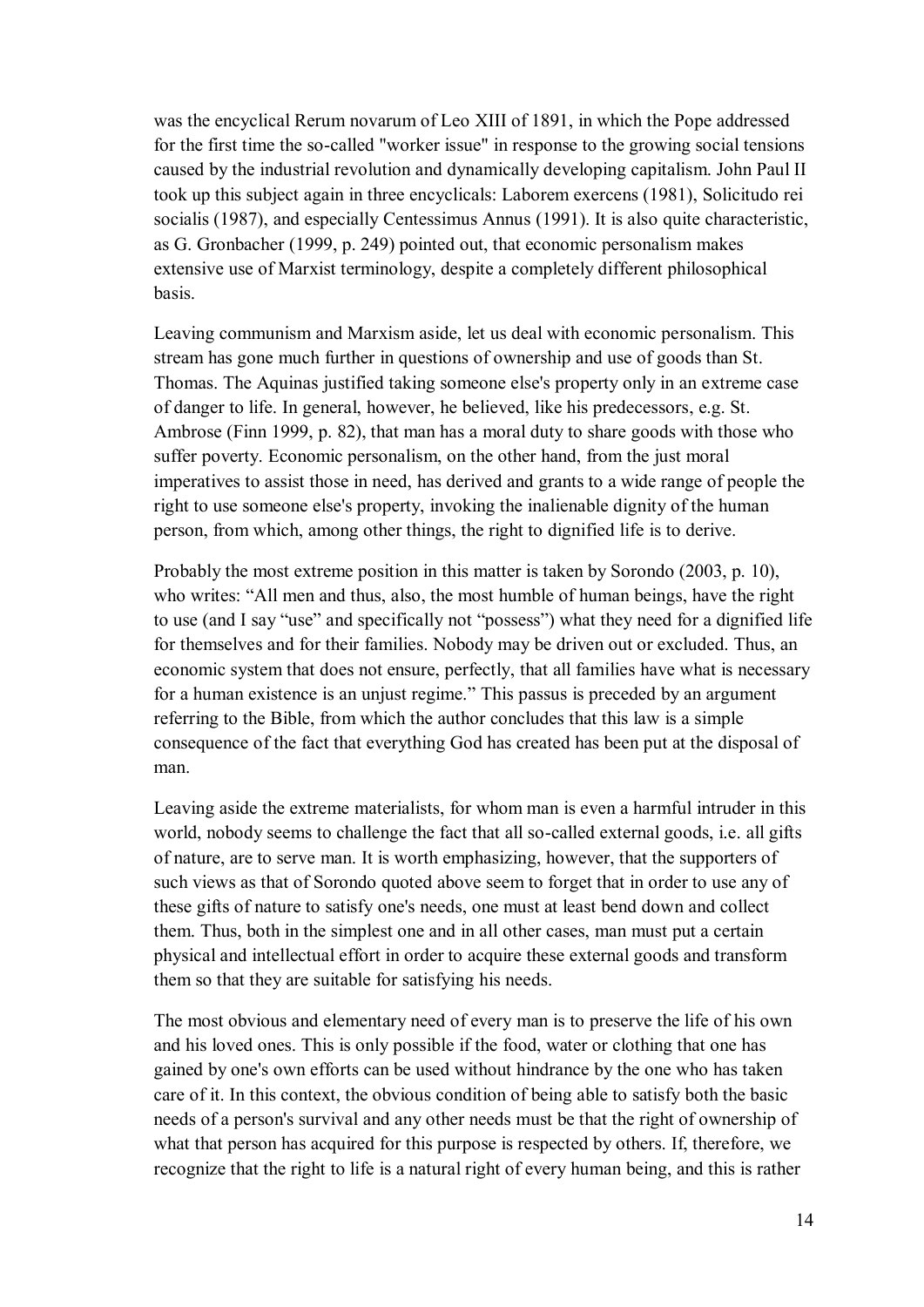difficult to deny, then the property right must be given the same character. Otherwise, it inevitably leads to constant wars and feuds. For this very reason, the right seems to have found protection in the form of the absolute Divine commandment "do not steal".

The right to life and the right to property must therefore be counted among the fundamental natural rights not necessarily because they are given by God or nature, but because they result from the very essence of life, which can only last and develop if these rights are respected by others. They must therefore be absolute. In this context, it is difficult to understand that Pope Leo XIII, in his encyclical Rerum novarum, presented four arguments in favor of the thesis that the source of private property is the law of nature, and yet he did not grant this law that character (Rerum novarum; 3-11).

It is also worth noting that the acquisition of property by one's own efforts does not violate the right of others to satisfy one's needs with the things that remain (cf. the previous point of this chapter). It does not therefore violate the principle of universal access to goods. This assertion remains valid even if the good in question is the only one of its kind in a given place, and thus its appropriation by one person, cuts others off from the possibility of using that very good for the satisfaction of their needs. Imitation is undoubtedly easier than looking for other solutions, but this does not imply at all that the desire to do the same thing that someone else has done must be considered sufficient reason to violate someone else's property. If someone caught the only fish in the pond to eat it alone or with anyone else, this does not mean that someone else could have the right to take it away from him because there was only one fish and the one taking it would also want to eat it. The fact that the person who caught this exemplary fish is taken over by the one who caught it does not limit other people to satisfy their hunger with what is still available and does not belong to anyone. This can be done, for example, by hunting animals, looking for mushrooms, or picking fruit, berries or any edible plants. The same applies to all other cases. I don't think that anyone would consider taking someone's wallet with the money as an excuse for being unemployed and having nothing to buy bread for. The fact that someone has money does not limit in any way the right of this unemployed person to do various decent things that will allow them to "earn money. The argument that a philosopher or chemical engineer, for example, cannot work as a laborer because it offends his dignity, is nonsense and shows a completely misunderstanding of the term dignity, which is discussed below.

Writing about the natural right to life and the right of ownership that determines it, it is worth emphasizing that the exercise of these rights does not entail any negative consequences for others; it does not impose any obligations or limitations on them, nor does it require any action on their part. The only limitation, if we can call it that, is to respect these rights, and thus to refrain from violating them.

What follows is that it is enough to rename the principle of the universal purpose of goods into the principle of the universal purpose of things, and then everything will become logical and understandable. It will then turn out that everyone has the natural right to appropriate what he or she can use to satisfy his or her needs, but to do so in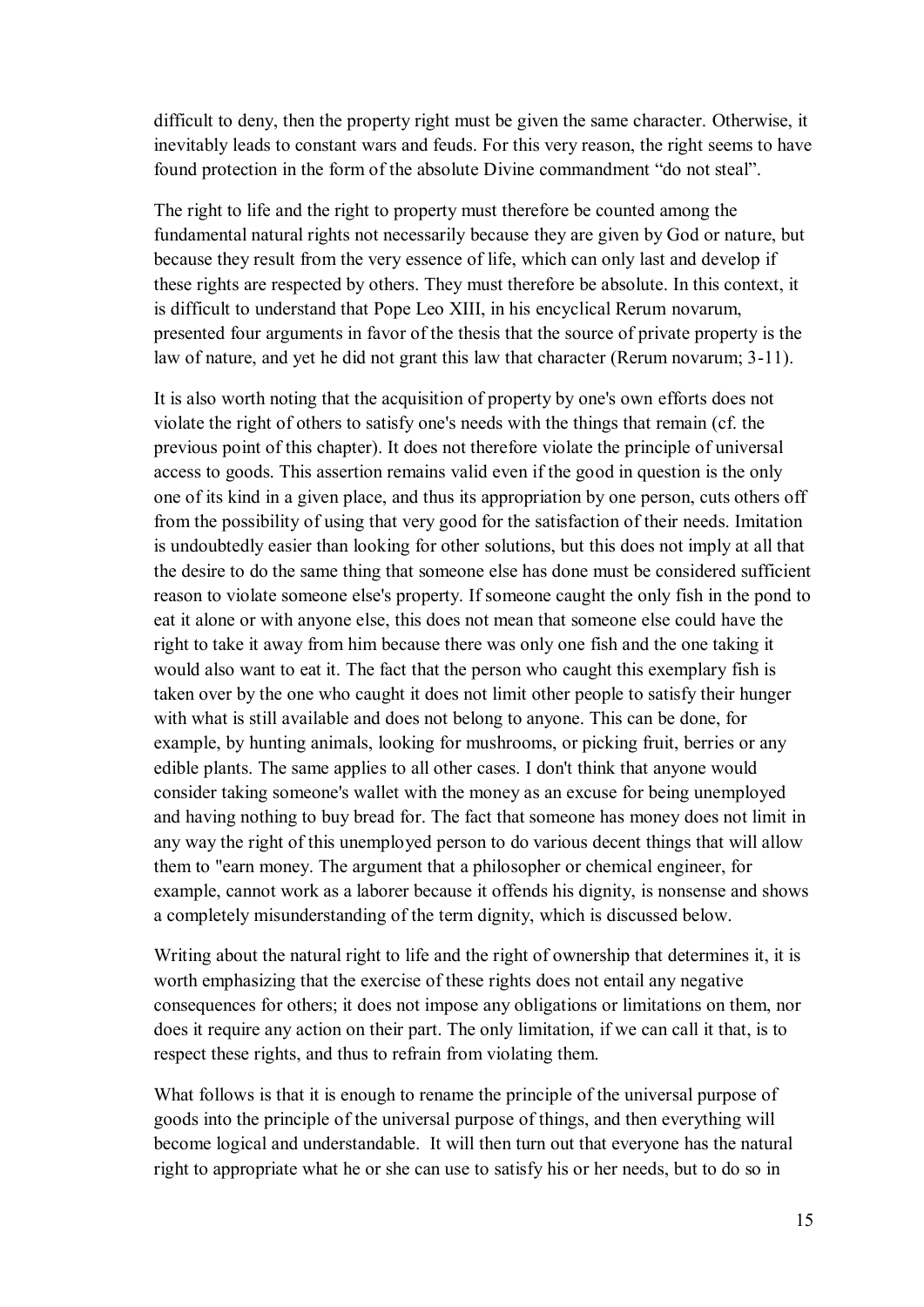such a way as not to infringe upon others' property. For what already belongs to others does not belong to the world of things, but to the world of goods and is not subject to this principle. Otherwise, it becomes impossible for people to coexist peacefully and to build up any social bonds, and this is precisely what we are dealing with in the Hobbesian world described in Leviathan, in which "(...) there is no culture on earth, no navigation, no art, rape and murder dominate, and human life is lonely, poor, terrible, brutal and short, in which everyone fights everyone" (quoted after Samuelson and Nordhaus 1992, p. 305). However, contrary to Hobbes' diagnosis, the reason for this is not the lack of a state, but precisely the violation of someone else's property. If, therefore, we consider that relations between people are to be peaceful, we must also recognize that the view of property presented here is correct. And, as regards the moral imperative to share goods with those who have found themselves in need for various reasons, it is, of course, also correct, only for reasons other than those implied by the misnamed and thus misunderstood principle of the universal purpose of goods.

In the publications of the authors representing economic personalism, the right to property is recognized as one of the natural laws, but - treating it after St. Augustine as a law of man (Dougherty 2003, p. 483) and referring precisely to the doctrine of the universal purpose of goods - its limitation is advocated.

As long as general matters are concerned, this restriction takes the form of appeals to those who possess goods to fulfil their moral duty to those who do not possess them. John Paul II (Centesimus annus, 30,) writes for example: "The Second Vatican Council likewise clearly restated the traditional doctrine in words which bear repeating: "In making use of the exterior things we lawfully possess, we ought to regard them not just as our own but also as common, in the sense that they can profit not only the owners but others too"; and a little later we read: "Private property or some ownership of external goods affords each person the scope needed for personal and family autonomy, and should be regarded as an extension of human freedom ... Of its nature private property also has a social function which is based on the law of the *common purpose of goods*". In the same vein, Finn writes that man has the right to use goods to satisfy his needs, but the excess should be shared with those in need (Finn 1999, p. 82). We will return to the question of this excess below.

However, when we move from general matters to details, the matter takes on a completely different character. Then, in the name of the doctrine of the inalienable dignity of the human person, certain people are granted the right to participate in the fruits of other people's efforts simply because the latter have some goods and the former do not, and the moral obligation to assist those in need is replaced by the demand to establish a system of redistribution, that is, a system of depriving the latter of their property under duress. What is important here is that no objective criteria are defined that would, on the one hand, limit the scale of the expropriation of the owners and, on the other hand, set the level from which the former "should" be supported.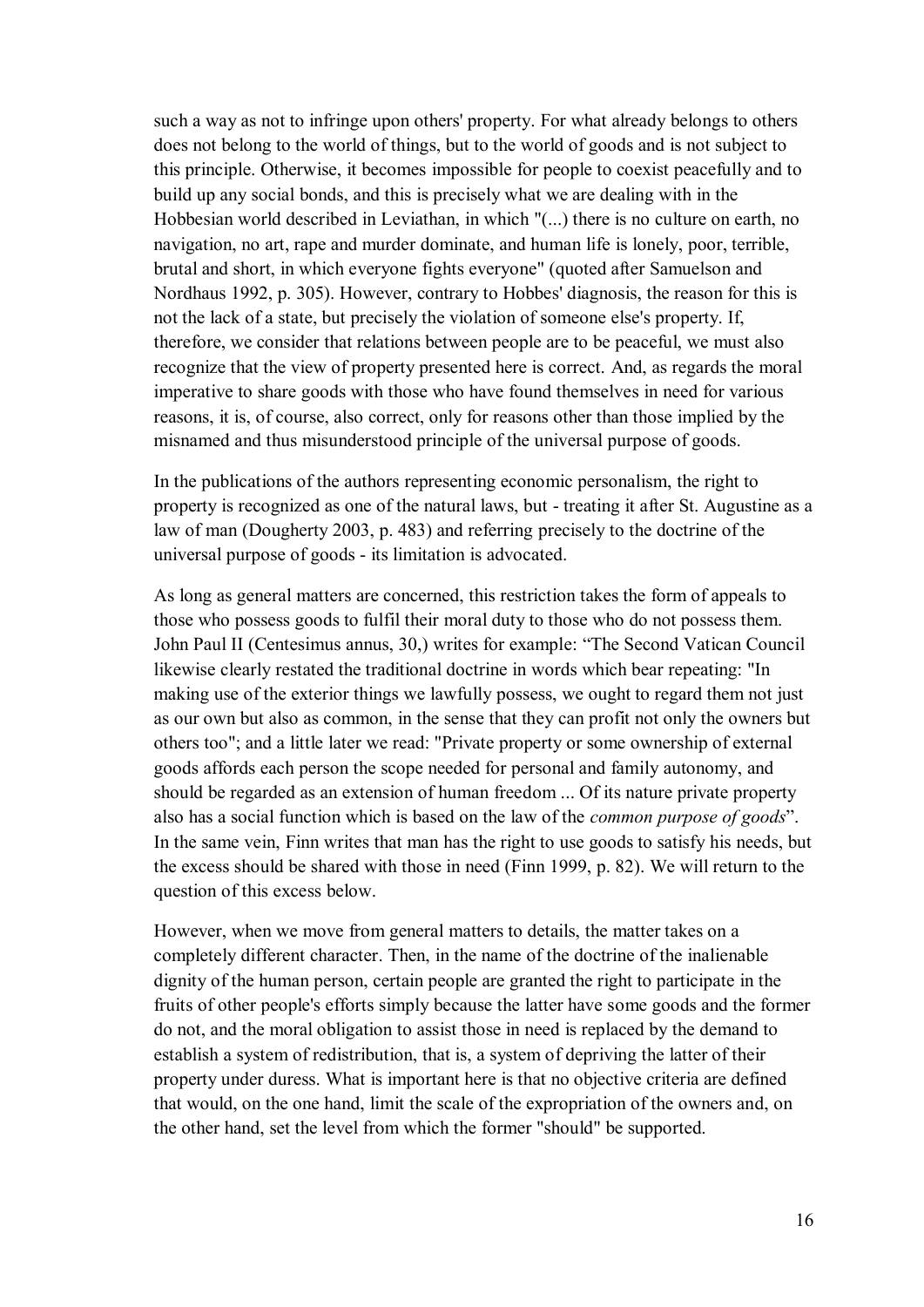This can be seen clearly in the passage of the Sorondo text cited above, in which such "quasi-criteria" as "dignified life" and "human conditions" for "all families" are used. The author leaves no illusions that he considers these conditions to be relative. In fact, he writes (Sorondo 2003, p. 11): "Every man has the right to live in a family and he thus has the right to the means that ensure that he can have a familial human existence, because all these means are external, which means that every man has the right to the goods that ensure his subsistence and the subsistence of his family. It should be observed here that reference is made to the minimum of what human being must use. This minimum is the human subsistence of the family – the term human is employed, and thus, something more than what is needed to eat and be clothed is indeed. One is certainly dealing here with permanent, human well-being. The human being can be poor; that is to say, he can be without superfluous wealth, but he should never be acutely poor. God does not want acute poverty for any man."

It is also worth noting that the demand to forcibly deprive those who possess "excess" of property in order to ensure a dignified life for those who do not possess "superfluous" property is not expressed expressis verbis. The "language of duty" is still formally used in this regard. However, this demand becomes evident when the obligation to ensure a "more just distribution of wealth " is attributed to the state. For it is precisely what lies behind the enigmatic "unjust regime" used by Sorondo in his article<sup>10</sup>. And any method the state uses for such a purpose always means depriving some people of their property through legal coercion.

Some of these methods reach for property directly; these are various types of taxes, fees, and mandatory tax-type contributions (e.g., social security contributions, pension funds contributions, etc.). Others reach for it indirectly; these include, for example, decisions setting minimum wages, prohibiting layoffs, defining mandatory forms of employee contracts, etc. Finally, there are those that seemingly do not encumber property, but actually allow for "setting up" at the expense of others. This group includes various types of permits, licenses, prohibitions that interfere with the freedom to undertake certain activities, as well as all corporate privileges. Any use of one of these instruments or any combination of them inevitably leads to the encumbrance of property of one group of people in favor of another.

Facing such a position of supporters of economic personalism, it is worth posing a fundamental question as to who is to care for a person and his or her family to have what is necessary for a dignified life? Should it be an economic system, i.e. - to put it bluntly - other people, or should it be taken care of by the person concerned?

If one would like to answer this question by referring to religious arguments, the right answer is already found in the Book of Genesis. Having driven Adam and Eve out of

<sup>&</sup>lt;sup>10</sup> Let us repeat the first quote from the above mentioned paper: "(...) an economic system that does not ensure, perfectly, that all families have what s necessary for a human existence is an unjust regime".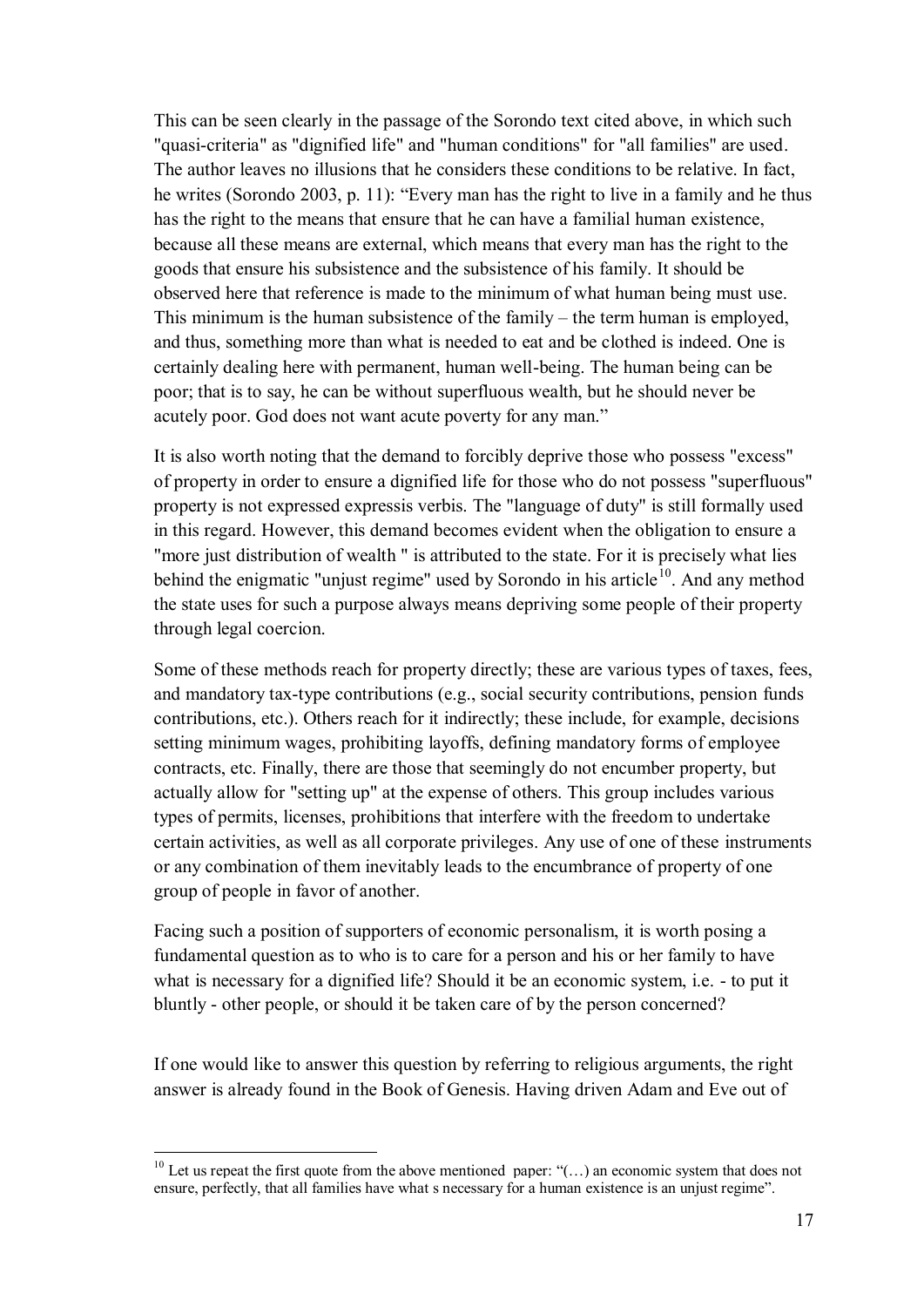paradise, God said to Adam (Genesis 3: 17-19, 23)<sup>11</sup>: "(...) Accursed be the soil because of you! Painfully will you get your food from it as long as you live. It will yield you brambles and thistles, as you eat the produce of the land. By the sweat of your face will you earn your food, until you return to the ground, as you were taken from it. For dust you are and to dust you shall return.' (…) So Yahweh God expelled him from the garden of Eden, to till the soil from which he had been taken."

There is no doubt about who is responsible for having anything to eat. The man has been given at his disposal everything that God has created, but it is up to him to make things useful for him. This quotation therefore clearly confirms the principle of the universal destiny of things, but it also indicates, just as clearly, what is the condition for the use of this principle. Neither here nor in any other place in Scripture is it mentioned that the fact that man was created in God's image and likeness should justify the use of the effects of the effort of his neighbor against his will. On the contrary, the example of the parable of the beggar Lazarus  $(Lk 16:19-23)^{12}$  clearly shows that Lazarus' dignity not only did not suffer in God's eyes from extreme poverty, but was even confirmed by the fact that he was accepted into the womb of Abraham. However, not a single word was said there about Lazarus' right to the goods of the rich man. It could not have happened, because it would have been in clear contradiction with Jesus' teachings. If Lazarus were to be granted the right to use the wealthy man's goods against the will of the latter, could the rich man then "deserve" condemnation and an eternal stay in the abyss? Where would then be the place for charity, and where would be the place for the sin of not doing good?

This is why in the Old Testament the right to property is protected by the commandment "do not steal". In Christ's doctrine, on the other hand, one can only find exhortations and encouragement to share goods with people in need in the name of love of neighbor (cf. Mk 10:21, Lk 18:22, James 2:15-17) and warnings to those who do not do so (Mt 25:41-46). Jesus, in fact, clearly confirms the right of ownership, even in the parable of the laborers in the vineyard, by putting words in the mouth of the owner of the vineyard (Mt 20:13-15)<sup>13</sup>: "My friend, I am not being unjust to you; did we not agree on one denarius? Take your earnings and go. I choose to pay the lastcomer as much as I pay you. Have I no right to do what I like with my own? Why should you be envious because I am generous?" It is also clear from this parable that it is not an injustice to pay in accordance with the contract, and that any gift is merely an act of goodwill on the part of the donor, and not a right of whoever gets it or of those who would like it.

The same position can be found in Saint Paul's letter to Thessalonians  $(2Tes 3:11-13)$ <sup>14</sup>: "Now we hear that there are some of you who are living lives without any discipline, doing no work themselves but interfering with other people's. In the Lord Jesus Christ, we urge and call on people of this kind to go on quietly working and earning the food

 $11$  https://www.catholic.org/bible/book.php?id=1&bible\_chapter=3

<sup>&</sup>lt;sup>12</sup> https://www.catholic.org/bible/book.php?id=49&bible\_chapter=16

<sup>&</sup>lt;sup>13</sup> https://www.catholic.org/bible/book.php?id=47&bible\_chapter=20

<sup>&</sup>lt;sup>14</sup> https://www.catholic.org/bible/book.php?id=60&bible\_chapter=3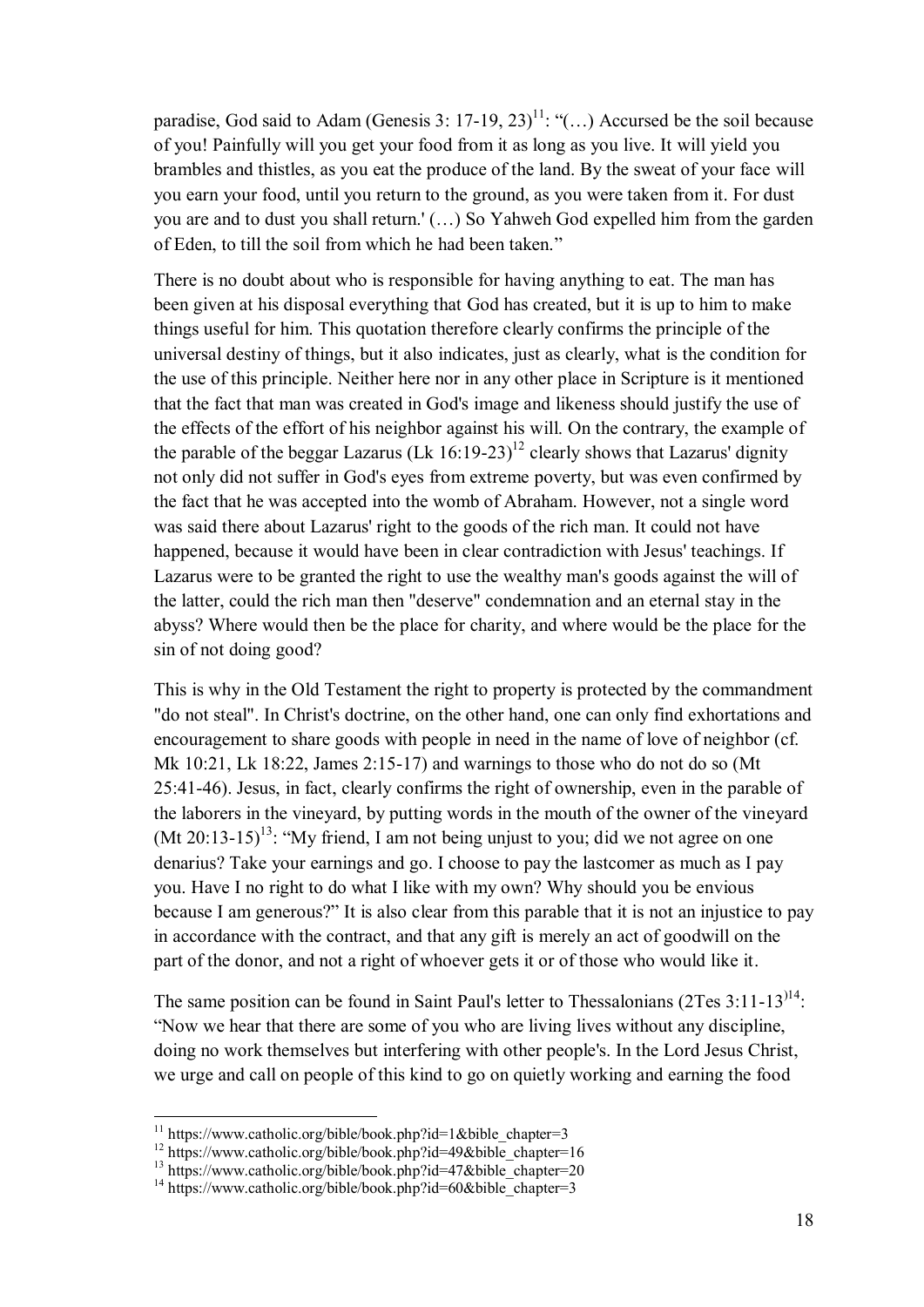that they eat. My brothers, never slacken in doing what is right." There is no excuse for those who do not have goods, but there is even an injunction for them to get them with their own work, while encouraging people to do good to others.

The "softening" of the seventh commandment of the Decalogue through the use of the "language of the rights" has its second bottom. The proponents of the principle of the universal purpose of goods recognize the right of private ownership of goods, but, as already mentioned, the surplus of these goods is to serve others. Consequently, they not only approve, but also demand that the State redistribute such "surpluses", i.e., take away from their owners and use them for the improvement of the well-being of those in need. Let us now consider the consequences of such approach.

Apart from pathological cases, working to accumulate stocks of goods, as well as taking advantage of special occasions, such as exceptional harvests, extraordinary fruitful hunting, etc., is usually a sign of prudence, foresight and responsibility for the fate of the person concerned and his or her relatives. It is precisely these characteristics that prompt the people endowed with them to accumulate surplus goods over their current needs. The simplest case of accumulating such an excess is the stock of goods intended for the direct satisfaction of future needs, for example, stock of crops and other food to survive until the next harvest, fuel for the winter, food for farm animals, etc. The same purpose is served by durable goods, such as clothes or vehicles, and real estate, i.e. houses and apartments. In order to have them, it is necessary to work hard enough and to devote some of the effects of one's efforts to these very purposes. This is also a certain excess, but it is only the result of work and savings dictated by prudence and responsibility for oneself and his or her relatives.

A special kind of excess of goods, which also results from the prudence and responsibility of a certain part of people for their own fate and that of their loved ones, are the so-called intermediate goods. These are all kinds of tools, that is, goods that do not serve to satisfy needs directly. Instead, they serve to facilitate the acquisition of goods intended to satisfy such needs in the near and distant future. Thanks to intermediate goods, it is possible to either reduce the effort required to obtain further goods intended for the direct satisfaction of needs, or to increase the quantities obtained at a given expense. Such goods are by their very nature a future-oriented investment. As in any other case, the acquisition of such goods must be bought with a certain effort, but at the same time it requires either refraining from immediately consuming the effects of that effort, as in the case of seed for sowing, or increasing the effort to achieve that goal without reducing current needs.

Thus, in each of the cases described, there is a certain excess of goods over the quantities necessary to meet current needs. This surplus is always the result of the work and savings of those who have such goods, but it has nothing to do with superfluousness, that is, with the accumulation of things that are in fact unnecessary for the very possession of them.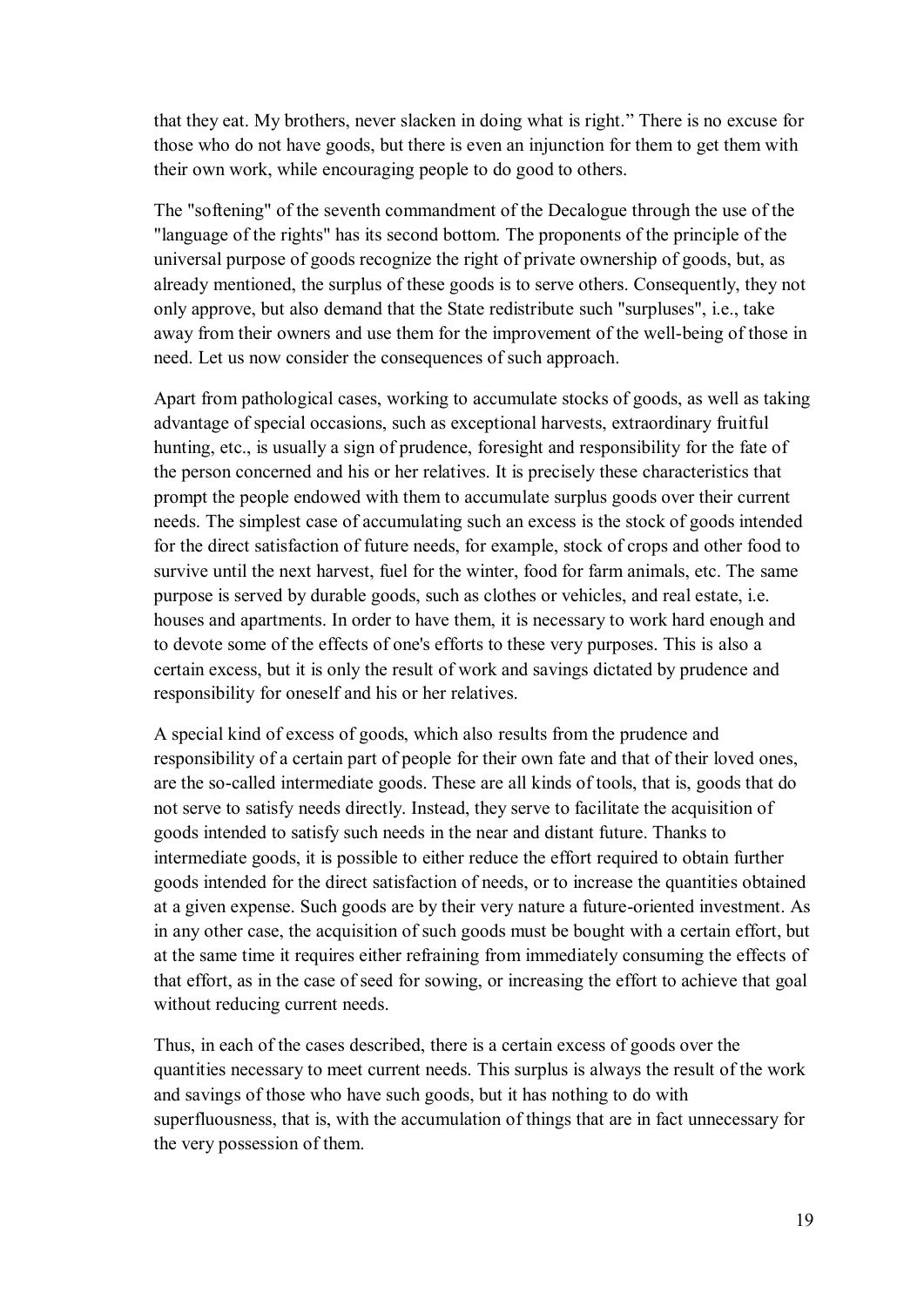By demanding that surpluses of goods serve those who do not have them, the proponents of economic personalism actually act against people who act prudently in order to ensure a reasonably secure existence for themselves and their loved ones, and nolens volens justify laziness, irresponsibility and living at someone else's expense. What makes them different from Marxists is, in fact, only the slogans under which they preach such views: the former invoke social justice, the latter invoke the principle of the universal purpose of goods and human dignity. In my opinion, however, this has nothing to do with either justice or morals.

The fact that the replacement of the moral duty of those who possess goods with the right of those who do not possess them is a very serious mistake of those who are in favour of economic personalism is further substantiated by other arguments. It has already been mentioned above that there is no objective evidence to determine when the excess of goods begins, from which the obligation to share with others arises, and, on the other hand, the degree of unmet need that gives rise to the right to be assisted. Only arbitrariness remains, therefore, and this always leads to evil. For those who think they "deserve" will always claim to have received too little, while those who are taken away will always feel aggrieved. And those who consider themselves judges, deciding how much and who must be taken away in order to pass on to those who they think they need, become benefactors at someone else's expense. The ambiguity of their role lies in the fact that they themselves give nothing of their own to those in need and often still "consume" part of what has been taken away from others to support those in need It is indeed difficult to be more hypocritical than such "benefactors". Of course, this assessment does not apply to those charities that operate on a voluntary basis of contributions and volunteering.

Granting those who do not possess goods the right to use the property of those who possess them still has a "third bottom". The proponents of the principle of the universal destination of goods invoke the inalienable dignity of the human person, from which the legitimacy of their approach is to be derived. I have already mentioned the evangelical parable of Lazarus, pointing out that to grant Lazarus the right to use the goods of a rich man would be contrary to Jesus' teaching, above all because it would not, in fact, leave room for charity, and would even exempt us from it. However, since the argument of inalienable human dignity is also being put forward, it is worth considering it here, since this concept seems to be understood in a completely opposite way.

The source of human dignity for Christians is the fact that man was created in the image and likeness of God. Hence the demand that every person should see in others this divine element and respect it. And hence the right of every man to expect such respect from others. Such an approach does not seem to arouse any controversy among Christians. Nor does it seem that there are reasons to reject it by those who do not share the Christian vision of the origin of man. However, the problem is that the proponents of economic personalism interpret the dignity not as something that others should see and recognize in man as a person, but as something that gives man rights and privileges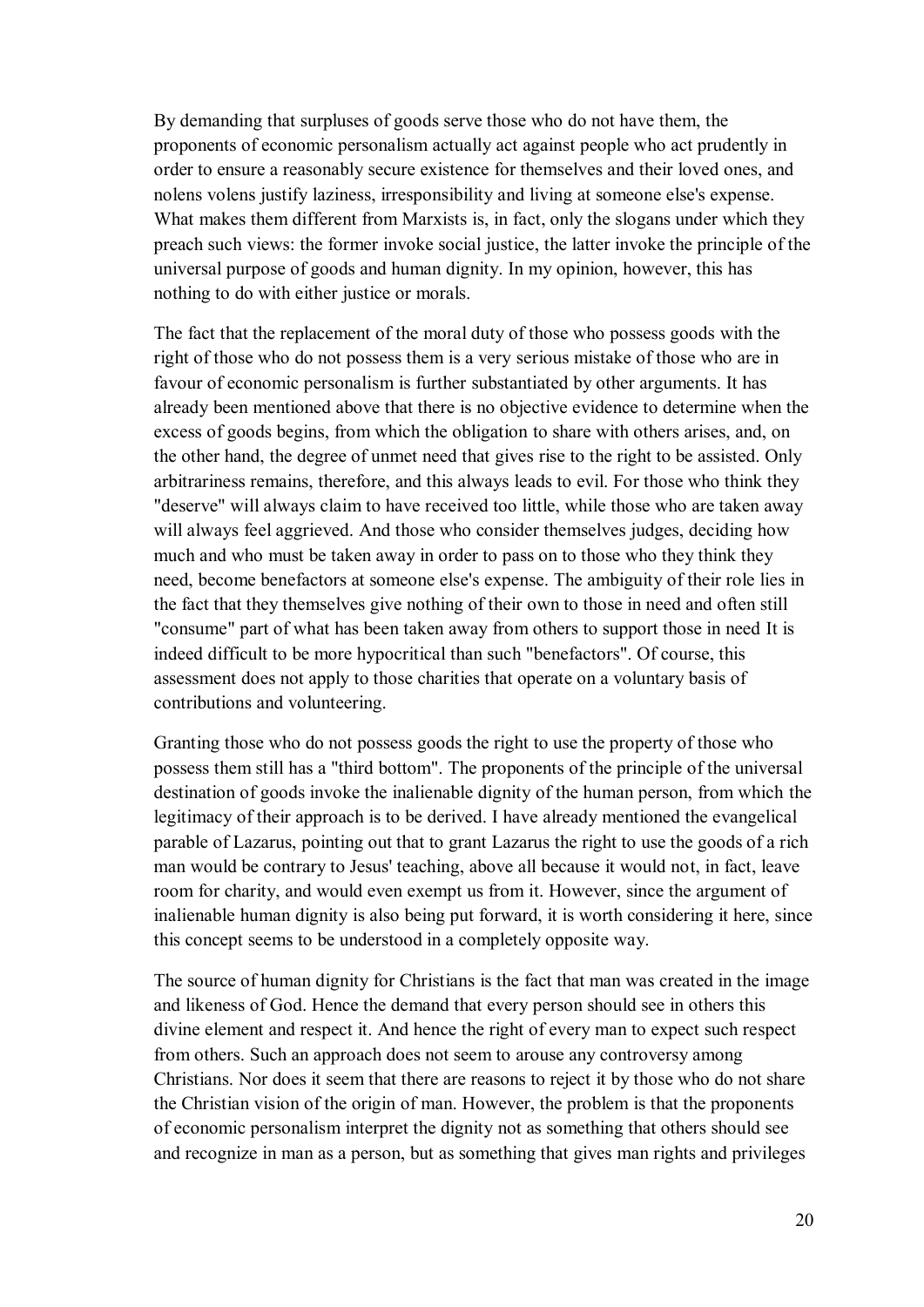at the expense of others. Again, then, we are facing the replacement of the language of duty by the language of rights.

When using the language of duty, the concept of human dignity should be understood as something that obliges me towards others. It is something that is due to others from me because I have dignity. It is my dignity that commands me to help those in need, not only the poor, and not to restrict my help to goods alone. It is from my dignity as a human being that I do not kill, steal, cheat, slander, defraud, etc. What's more, my duties resulting from my dignity extend not only to people, but to the whole world around me. I do not destroy nature, nor do I torment animals, not because they are living creatures of God, but because I have a dignity that obliges me not to do so. In short, my dignity as a human being comes down to doing what is proper to others and not doing what is nondecent to humans. But under no circumstances should my dignity be a burden for others. Any attempt to demand something from others in the name of my "right to dignity" is even a sign that I lose my own dignity.

It follows that, yes, man has a natural dignity, which stems from the fact that he is God's creation, but, except for the right to some respect, this dignity does not give man any rights but duties. Man, instead, can lose this dignity by his own choice by doing something that is against his dignity. The only way to regain such lost dignity is to return to the dignified behavior of the one who wants to be considered a person worthy of the name of man. This does not mean, however, that a person who has lost his or her own dignity in this way ceases to deserve to be treated with dignity by others.

At the end of this fragment it is worth adding a note of a terminological nature. In this subsection, the problem of property rights was considered in the light of the doctrine of the common purpose of goods. However, it follows from the context that the concept of good, sometimes also referred to as external good, is understood in this doctrine everything that is possible and available for human use, regardless of whether or not such a thing is an object of someone else's property. However, for the reasons given in the previous section of this chapter, a clear distinction must be made between goods and things. If we do so, we will find that the vague and morally questionable doctrine of the "universal destiny of goods" becomes a clear and understandable doctrine of the "universal destiny of things", which cannot be accused of anything either from the point of view of logic or from the point of view of its religious and ethical implications. For it is the things that do not belong to anyone that are destined for all those who wish to make them goods, as long as they fulfill the basic condition of such a transformation, which is to take possession of them. But what has already become someone's property is not subject to this doctrine. Thus, people other than the owners have no rights to the goods, regardless of their social and material status and regardless of the circumstances in which those others find themselves. This last statement, of course, does not in any way undermine the claim that owners of goods have a moral duty to help those in need.

The conclusion of the above considerations is that the "language of rights" must be firmly rejected and the "language of duties" of man towards other people, and especially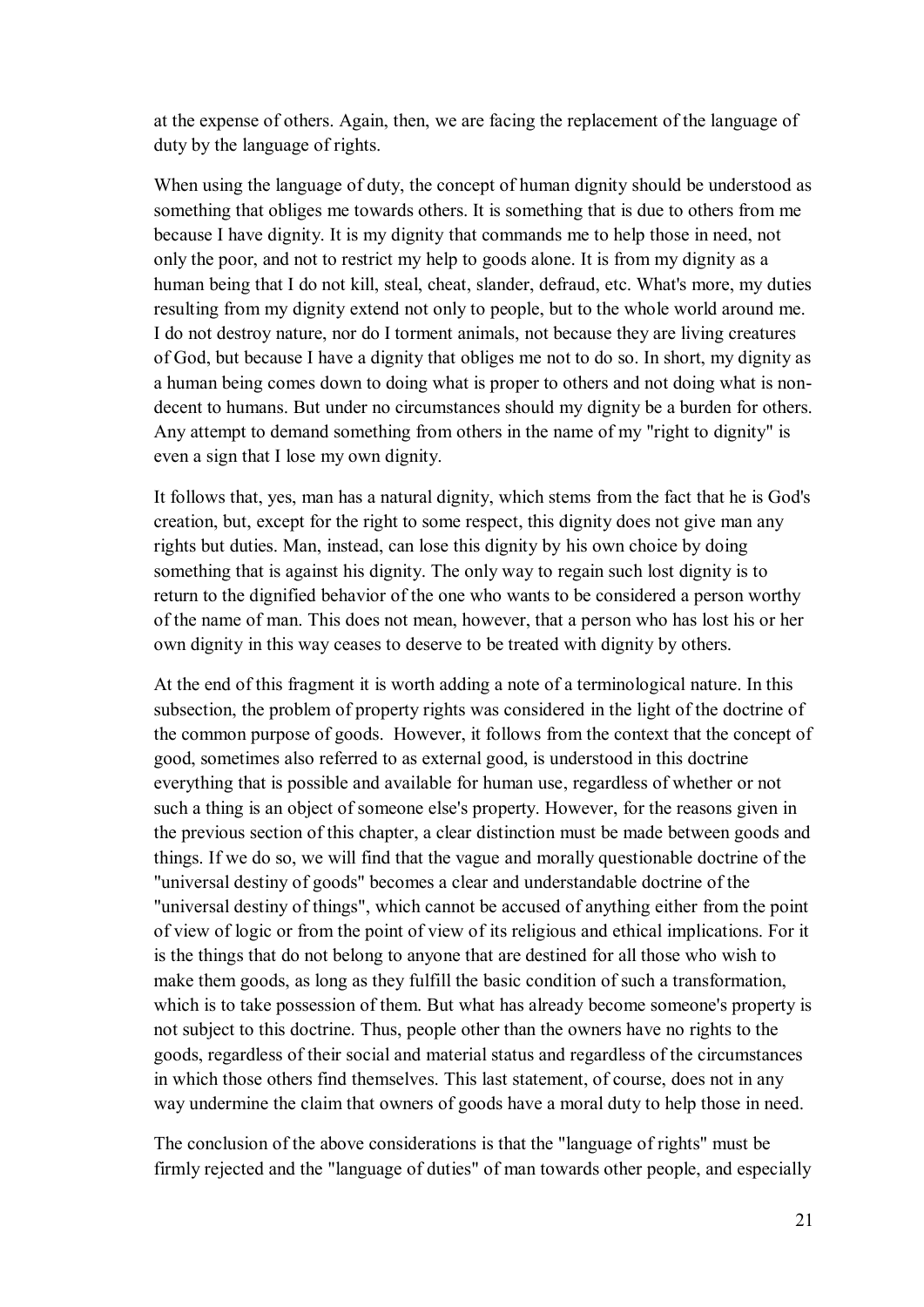towards those in need, must be returned to. Only then will the world be put back on its feet.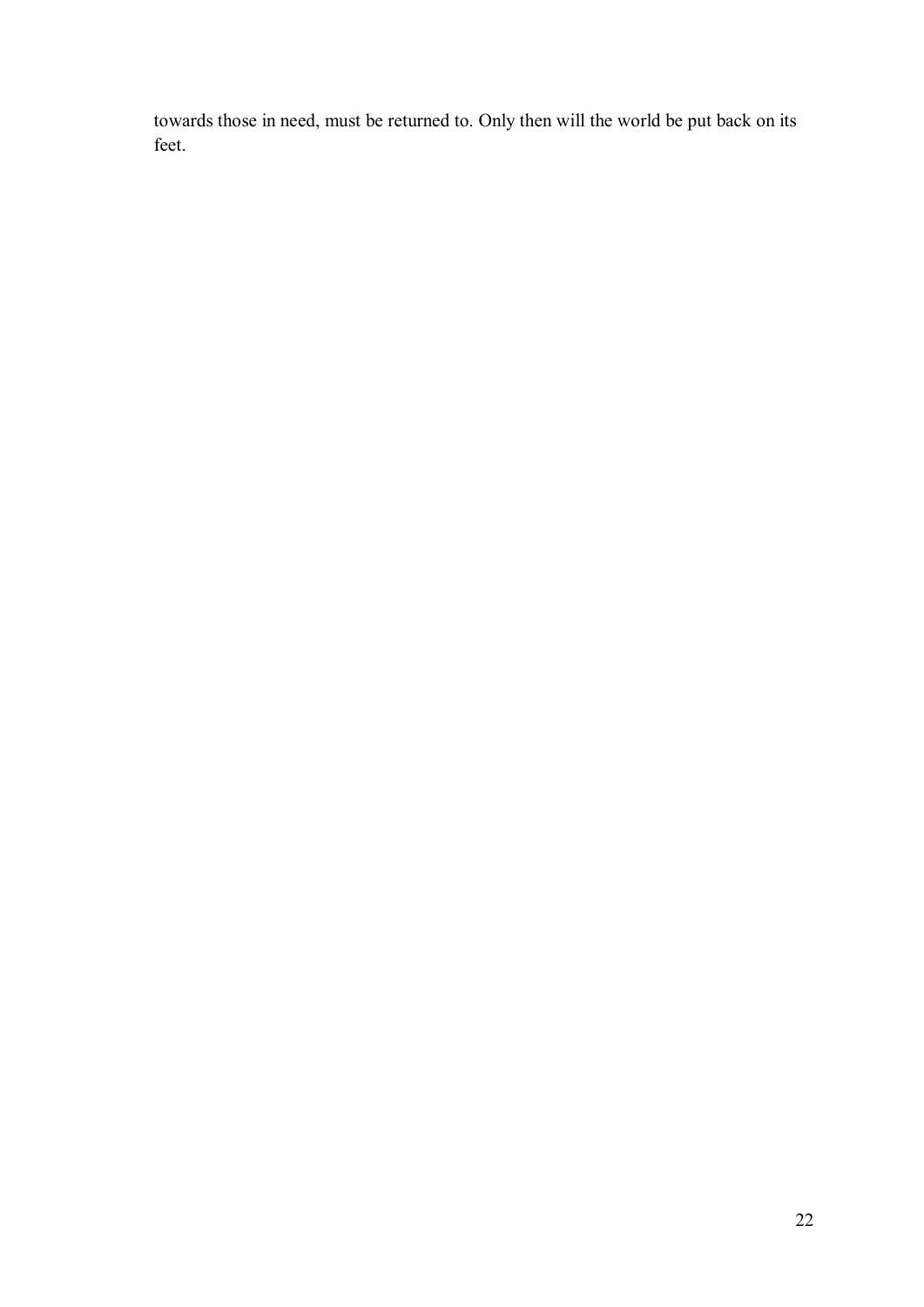## **References**

Aristotle (Politics, 1256b)

Blaug M. (2000) Teoria ekonomii. Ujęcie retrospektywne. Wydawnictwo Naukowe PWN, Warszawa.

Dougherty R. J. (2003), Catholicism and the Economy: Augustine and Aquinas on Property Ownership. "Journal of Markets and Morality", vol. 6, no. 2, Fall 2003, Acton Institute.

Finn D. R. (1999) The Economic Personalism of John Paul II: Neither Right Nor Left. "Journal of Markets and Morality", vol. 2 no. 1, Spring 1999, Acton Institute.

Gronbacher G.M.A. (1999), The humane economy: Neither Right nor Left. A Response to Daniel Rush Finn. "Journal of Markets & Morality", Volume 2, Number 2 (Fall 1999). Acton Institute for the Study of Religion and Liberty.

John Paul II (1991) Centesimus annus. [http://www.vatican.va/content/john-paul](http://www.vatican.va/content/john-paul-ii/en/encyclicals/documents/hf_jp-ii_enc_01051991_centesimus-annus.html)[ii/en/encyclicals/documents/hf\\_jp-ii\\_enc\\_01051991\\_centesimus-annus.html,](http://www.vatican.va/content/john-paul-ii/en/encyclicals/documents/hf_jp-ii_enc_01051991_centesimus-annus.html) access 9.11.2020

Laborem exercens, [http://www.vatican.va/content/john-paul](http://www.vatican.va/content/john-paul-ii/en/encyclicals/documents/hf_jp-ii_enc_14091981_laborem-exercens.html)[ii/en/encyclicals/documents/hf\\_jp-ii\\_enc\\_14091981\\_laborem-exercens.html](http://www.vatican.va/content/john-paul-ii/en/encyclicals/documents/hf_jp-ii_enc_14091981_laborem-exercens.html)

Lisak M. (1999), Koncepcja własności prywatnej w myśli św. Tomasza z Akwinu. Prawda nr 3(11) 1999. Kolegium Teologiczno Filozoficzne Dominikanów.

Locke Locke J. (1690), Second Treatise on Government, [http://classicliberal.tripod.com/locke/2treat03.html. 28.02.2013.](http://classicliberal.tripod.com/locke/2treat03.html.%2028.02.2013)

Marks (2004) Capital: A Critique of Political Economy, Vol. I. The Process of Capitalist Production Part II. the transformation of money into capital,. Wersja elektroniczna http://www.econlib.org/library/YPDBooks/Marx/mrxCpA4.html

Menger 2007, Principles of Economics. Ludwig von Mises Institute, Auburn, Alabama Reprinted in 2007 by the Ludwig von Mises Institute, pdf version

Nozick R. (2010), Anarchia, państwo i utopia. Wydawnictwo Aletheia, Warszawa.

O'Boyle E. J. (2008), Principles of Personalist Economics . A Critical Examination of Human Persons as Economic Agents. Mayo Research Institute.

Rerum novarum, http://www.vatican.va/content/leo-xiii/en/encyclicals/documents/hf\_lxiii enc 15051891 rerum-novarum.html

Samuelson P., Nordhaus W.D. (1992), Economics. McGraw-Hill, Inc., fourteenth edition.